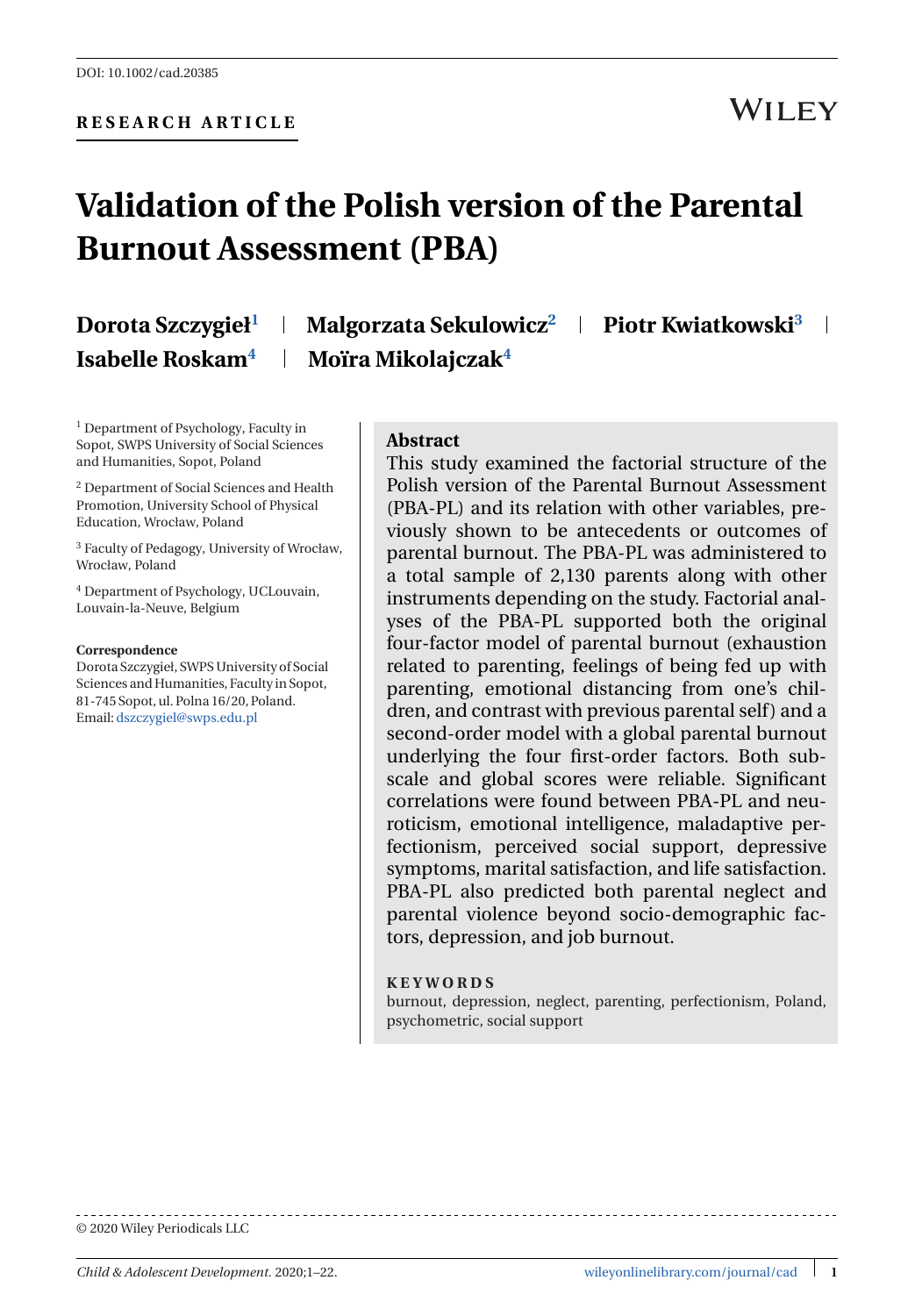**2 IM/II FV** 

## **1 VALIDATION OF THE POLISH VERSION OF THE PARENTAL BURNOUT ASSESSMENT (PBA)**

It is commonly believed that having children is one of life's greatest joys and becoming/being a parent is one of life's most rewarding experiences (Aassve, Goisis, & Sironi, [2012;](#page-18-0) Kohler, Behrman, & Skytthe, [2005;](#page-19-0) Nomaguchi & Milkie, [2003;](#page-20-0) Pollmann-Schult, [2018\)](#page-21-0). Indeed, a number of studies demonstrate that being a parent is associated with positive emotions (Dix, [1991\)](#page-19-0) and contributes to one's well-being (Aassve, Arpino, & Balbo, [2016;](#page-18-0) Jones & Brayfield, [1997;](#page-19-0) Stier & Kaplan, [2019\)](#page-21-0). Yet, research also shows that parenting is a complex and demanding activity that can place a heavy burden on parents (Bird, [1997;](#page-18-0) Nomaguchi & Milkie, [2020\)](#page-20-0) and ultimately lead to (parental) stress (Crnic et al., [2005;](#page-19-0) Deater-Deckard, [1998;](#page-19-0) Pisula & Baranczuk, [2019\)](#page-21-0). Stress is, of course, an inevitable part of life, but as evidence from professional contexts has shown, prolonged exposure to excessive and/or chronic stressors, when sufficient resources to compensate for their negative effects are not available, can lead to burnout (Alarcon, [2011;](#page-18-0) Bakker, Demerouti, & Sanz-Vergel, [2014;](#page-18-0) Demerouti, Bakker, Nachreiner, & Schaufeli, [2000;](#page-19-0) Hu, Schaufeli, & Taris, [2017;](#page-19-0) Maslach, Schaufeli, & Leiter, [2001\)](#page-20-0). The same applies in the parenting context: parental stress is an unavoidable part of parenting, but when parental stressors and resources are *chronically* unbalanced, that is, stressors outweigh resources, parents bear a high risk of parental burnout (Mikolajczak & Roskam, [2018,](#page-20-0) [2020;](#page-20-0) Roskam, Raes, & Mikolajczak, [2017\)](#page-21-0).

#### **1.1 Parental burnout**

Parental burnout is a psychological syndrome (Mikolajczak, Gross et al., in press; Sánchez-Rodríguez, Orsini, Laflaquière, Callahan, & Séjourné, [2019\)](#page-21-0) resulting from a chronic imbalance of risks over resources in the parenting domain (Mikolajczak & Roskam, [2018\)](#page-20-0). The first and main symptom is excessive exhaustion caused by the parental role: exhausted parents feel tired when they get up in the morning and have to confront the challenges of another day with their children; they feel emotionally drained by their role to such an extent that even the thought of their daily activities and responsibilities causes discomfort and fatigue. The second symptom is emotional distancing from their children: exhausted parents gradually become less and less involved in parenting and relationships with their children; interactions are reduced to functional/instrumental aspects to the detriment of emotional aspects. The third symptom is a loss of accomplishment in one's parental role: parents feel tired of parenting, can no longer cope with their father/mother role and are no longer happy and satisfied as parents. Importantly, all these symptoms and states stand in stark contrast to what the parent felt and thought about parenthood before (Hubert & Aujoulat, [2018;](#page-19-0) Mikolajczak et al., [2019;](#page-20-0) Roskam, Brianda, & Mikolajczak, [2018\)](#page-21-0).

There is evidence indicating that parental burnout has serious consequences for parents and the whole family system. Recent studies (Mikolajczak et al., [2019;](#page-20-0) Mikolajczak, Brianda, Avalosse, & Roskam, [2018;](#page-20-0) Mikolajczak, Gross et al., in press) demonstrate that parental burnout has harmful consequences for the parent (increase in addictive behavior, sleep disorders, health disorders, escape ideation, and suicidal thoughts), for the couple (rise in the conflicts' frequency and intensity) and for the child(ren) (neglectful and violent behaviour toward child(ren)). While the effect of parental burnout on the parent is similar to that of job burnout or depression, its effect on suicidal ideations, child neglect and violent behaviour toward the child(ren) is much greater than that of job burnout or depression (Mikolajczak, Gross et al., in press). These consequences underline the need to dispose of reliable measures to diagnose parental burnout.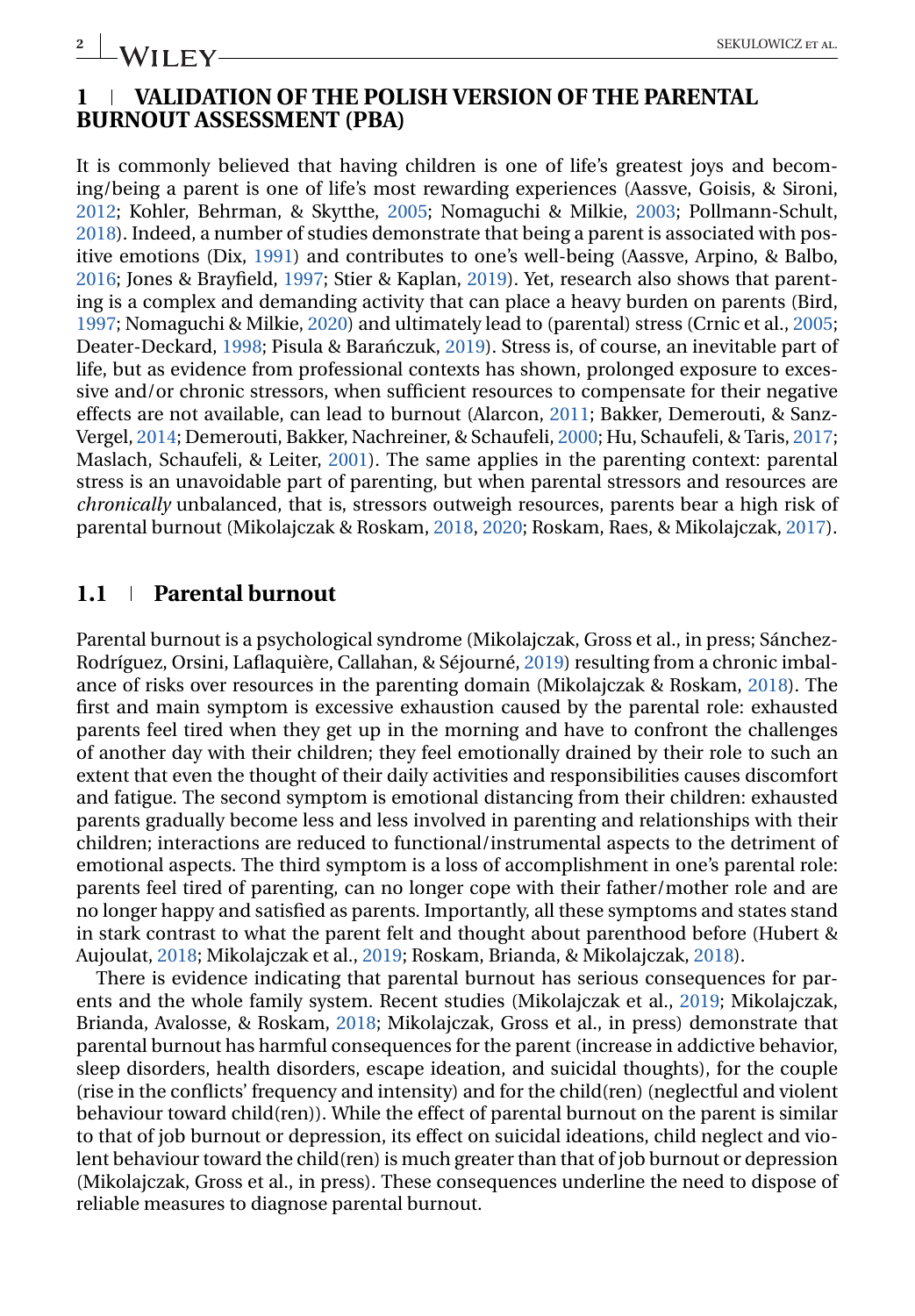### **1.2 Assessment of parental burnout**

Pelsma et al. [\(1989\)](#page-20-0) laid the groundwork for measuring parental burnout by proposing that the Maslach Burnout Inventory (MBI, Maslach, Jackson, & Leiter, [1986\)](#page-20-0) might be a good starting point for creating a measure of parental burnout. Their insight, however, only found partial support, and they did not undertake further research. Ultimately, Pelsma et al.'s work was largely overlooked for nearly two decades. It was only in 2007 that Norberg, who worked in a children's hospital at the time, noticed burnout symptoms in parents of seriously ill children. From 2007 to 2014, Norberg's team surveyed parents of children suffering from various severe or chronic diseases, using the Shirom–Melamed Burnout Questionnaire (SMBQ, Melamed, Kushnir, & Shirom, [1992\)](#page-20-0). Although these studies provided preliminary support for the idea of parental burnout (Lindström, Aman, & Norberg, [2010;](#page-19-0) Lindström, Åman, & Norberg, [2011;](#page-19-0) Norberg, [2007,](#page-20-0) [2010;](#page-20-0) Norberg et al., [2010\)](#page-20-0), sceptics could argue that the questionnaire does not allow for the identification of the source of burnout and that having an ill child simply made parents more susceptible to *job* burnout.

Roskam et al. [\(2017\)](#page-21-0) were the first authors to validate an instrument specifically measuring parental burnout. They started their research by adapting the items of the Maslach Burnout Inventory (MBI, Maslach et al., [1986\)](#page-20-0) so that all referred explicitly to the parental context. Their validation studies resulted in the Parental Burnout Inventory (PBI, Roskam et al., [2017\)](#page-21-0), a 22-item measure of parental burnout containing three subscales: exhaustion in one's parental role, emotional distancing from one's children, and loss of parental efficacy and accomplishment. Yet, as the PBI was constructed on the basis of the MBI via a deductive approach, it remained unclear whether this tri-dimensional structure was the best representation of parental burnout.

Roskam et al. [\(2018\)](#page-21-0) delved deeper into the conceptualization and measurement of parental burnout using an inductive approach to reconstruct the parental burnout phenomenon exclusively relying on the experience of burned-out parents. Their work resulted into the Parental Burnout Assessment (PBA), a 23-item questionnaire assessing four dimensions, among which two replicated the PBI, that is, exhaustion in parental role, emotional distancing from one's children, while two were somewhat different, that is, feelings of being fed up, and contrast. To date, the PBA is considered as the gold-standard measure of parental burnout because of its background, good psychometric properties, and open access. The psychometric properties of scores yielded by this instrument in Polish, however, are unknown.

## **1.3 Assessing parental burnout in Poland**

Polish researchers had already drawn attention to the problem of parental burnout, focusing on the parents of children with disabilities. Based on the burnout concept proposed by Burisch [\(1993\)](#page-18-0), Sekulowicz and Kwiatkowski [\(2013\)](#page-21-0) developed the 12-item instrument (consisting of two subscales: emotional exhaustion and helplessness) for measuring parental burnout among parents of children with disabilities. However, since this questionnaire is dedicated to measuring burnout of this particular group of parents and consists of items relating to their specific situation and problems (e.g., *Specialists do not try to fully understand my problems and help me to deal with my child properly; I do not see any point in making further efforts to improve my child's condition*), it cannot be used to measure parental burnout among parents of healthy children. The availability of an instrument to measure parental burnout in the population of parents of all types of children (including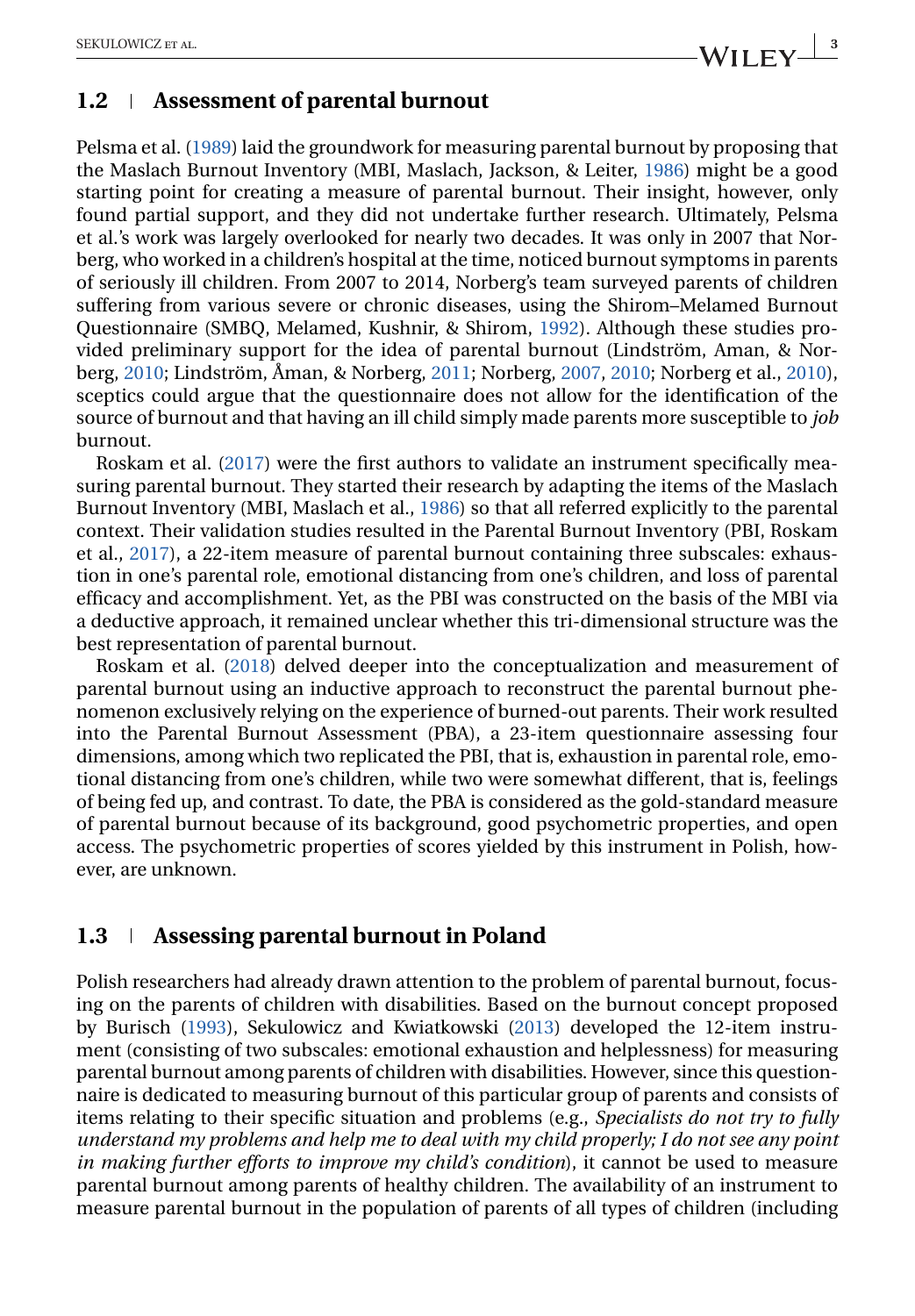**4 A/II FV** 

healthy ones) would fill this gap and would be useful in research and clinical practice in Poland.

#### **1.4 Goals and hypotheses of the current research**

The aim of the current research was to investigate the psychometric properties of the scores yielded by the Polish version of the PBA (hereafter PBA-PL). For this purpose, four studies were conducted (see the Method section), which allowed to examine both the internal validity of the PBA-PL and its relation with other variables, chosen because they were previously shown to be risk/protective factors for parental burnout or consequences of the latter.

The validity of the PBA-PL scores was assessed in four steps.

First, the factor structure and reliability of the PBA-PL were examined. In line with the original PBA (Roskam et al., [2018\)](#page-21-0), it was hypothesized that a four-factor solution– exhaustion in parental role, contrast in parental self, feelings of being fed up with parenting (i.e., saturation) and emotional distancing from one's children, with correlated latent factors—would fit to the data. Likewise, driven by the theoretical conceptualization of parental burnout and by recent factorial analyses of PBA (Aunola, Sorkkila, & Tolvanen, [2020;](#page-18-0) Manrique-Millones et al., [2020;](#page-20-0) Matias et al., [2020;](#page-20-0) Mousavi, Mikolajczak, & Roskam, [2020\)](#page-20-0), an alternative second-order factor model with the four factors as first-order factors and parental burnout as second-order factor was tested. It was also expected that the reliabilities of the global score of the PBA-PL and its four subscales would all be satisfactory.

Second, the relationship between scores on the PBA-PL and socio-demographic variables was examined. Based on previous research (Gérain & Zech, [2018;](#page-19-0) Mikolajczak, Raes, Avalosse, & Roskam, [2018;](#page-20-0) Roskam & Mikolajczak, in press; Sánchez-Rodríguez, Perier, Callahan, & Séjourné, [2019;](#page-21-0) Sekulowicz & Kwiatkowski, [2013\)](#page-21-0), it was hypothesized that: 1) women would score higher on the PBA-PL than men; 2) single parents would score higher on the PBA-PL than parents raising a child with a partner (two parent/step families); 3) having a child younger than 5 years old increases parental burnout; 4) the PBA-PL scores slightly increase with the number of children; 5) having a child with disabilities increases parental burnout; 6) being a non-working parent (i.e., no paid professional activity) increases parental burnout.

Third, with regard to risk/protective factors for parental burnout, building upon a risk factor model for parental burnout proposed by Mikolajczak et al. [\(2018\)](#page-20-0) and previous studies (Kawamoto, Furutani, & Alimardani, [2018;](#page-19-0) Mikolajczak et al., [2018;](#page-20-0) Sorkkila & Aunola, [2020;](#page-21-0) Van Bakel, Van Engen, & Peters, [2018\)](#page-21-0), it was expected that the PBA-PL would show significant positive correlations with neuroticism and maladaptive perfectionism, and significant negative correlations with trait emotional intelligence and perceived availability of social support. All these relationships were expected to be moderate.

Fourth, with regard to the consequences of parental burnout, referring to previous studies using the PBA (Anuola, Sorkkila, & Tolvaven, [2020;](#page-18-0) Mikolajczak et al., [2018;](#page-20-0) Mikolajczak et al., [2019;](#page-20-0) Mikolajczak, Gross et al., in press) it was predicted that PBA-PL significantly and negatively correlates with marital/relationship satisfaction and life satisfaction and positively with depressive symptoms, parental neglect, and parental violence. All these relationships were expected to be moderate to large. In addition, following Mikolajczak, Gross et al. (in press), it was examined whether scores on the PBA-PL would predict neglectful and violent behaviour toward child(ren) above and beyond job burnout and depression.

Should the foregoing analysis support the validity of the PBA-PL, a secondary goal of the current study was to re-examine the prevalence of parental burnout in Polish parents.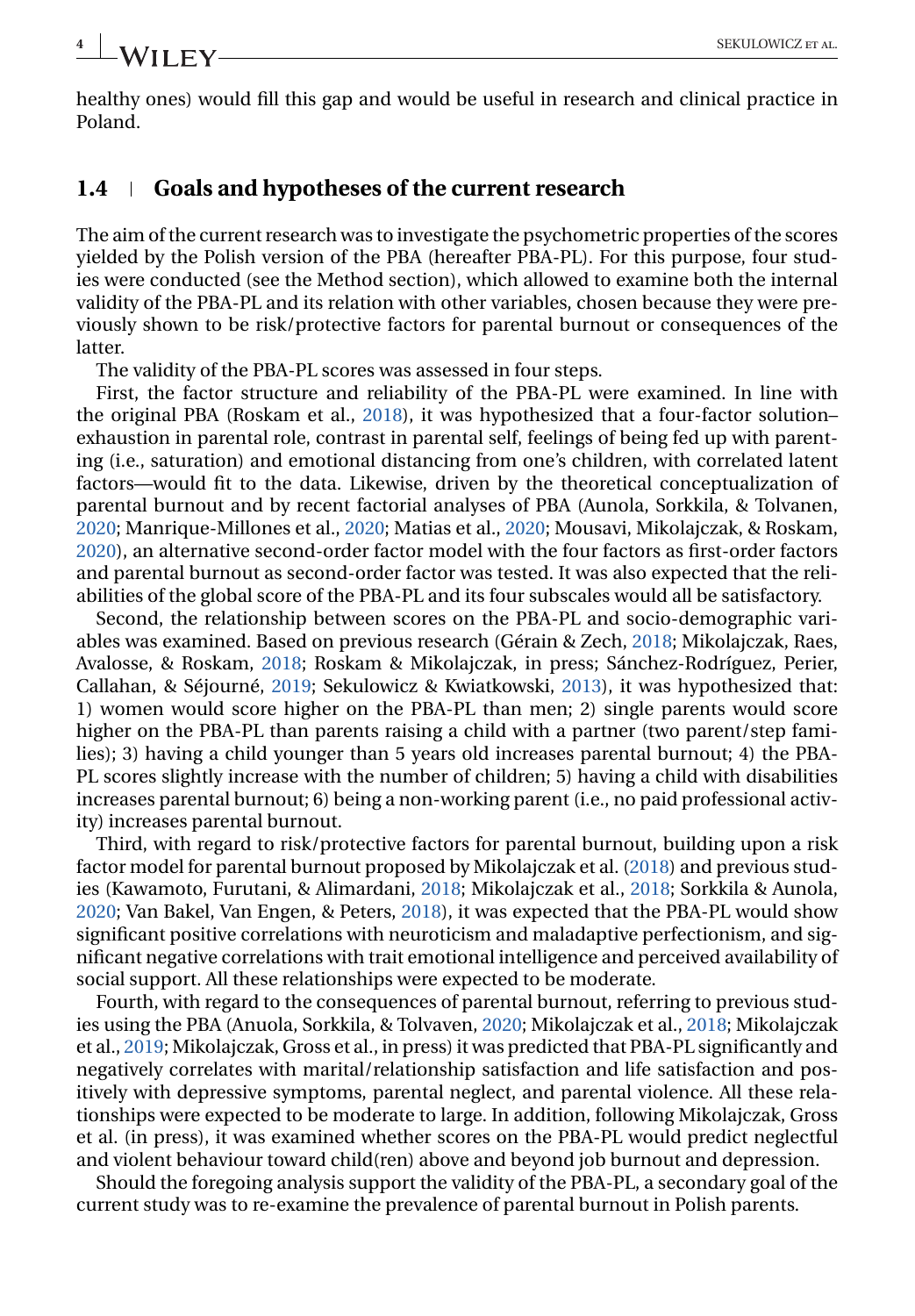## **2 METHOD**

## **2.1 Samples**

This research project included four samples, each collected within the framework of different student projects (which explains why there are four studies with different measures, rather than one study including all the measures). Study  $1 (N = 1,180)$  examined the relationship between the PBA-PL with socio-demographic variables. Study 2 ( $N = 338$ ) investigated the relationship between the PBA-PL and personality traits, trait emotional intelligence, life satisfaction, and the perceived availability of social support. Study 3 (*N* = 100) examined the relationship between PBA-PL scores and perfectionism. Study 4 (*N* = 512) focused on the relationships between the PBA-PL and depressive symptoms, job burnout, marital satisfaction, as well as, neglectful and violent behavior toward child(ren). To sum up, all participants of studies 1 to 4 completed the PBA-PL questionnaire along with a socio-demographic questionnaire, as well as other instruments in studies 2, 3, and 4 depending on the study. Upon combining these four samples (studies  $1 + 2 + 3 + 4$ ), we had at our disposal the socio-demographic and PBA data of 2,130 parents (1,328 mothers and 802 fathers). The data from this combined sample were used to perform factor analyses, check the reliability of the PBA and its subscales, as well as to analyze the relationship between the PBA and socio-demographic variables. The socio-demographic characteristics of this combined (total) sample, as well as, the characteristics of each sample included in it, are presented in the Supplementary Online Material (SOM, Table S1). As can be seen from Table S1, the survey participants represented all macro-regions in Poland (NUTS, [2018\)](#page-20-0).

## **2.2 Procedure**

All studies were conducted online through an online research platform (Webankieta). A variety of recruitment methods and incentives were used, including advertising through social networking sites (Facebook, LinkedIn, parenting websites), the SONA research pool (an online research pool consisting of students who wish to participate in research studies as part of their educational experience), word of mouth, and email invitations sent by the researchers to their colleagues and friends. Participants were asked to complete an online questionnaire upon giving informed consent, which allowed them to withdraw at any stage without having to justify their withdrawal. They were also assured that the data collected would be kept confidential and only be used for research purposes. The participants were volunteers and no remuneration was offered for participation. Study 1 was presented as a nationwide survey on Polish parents. Studies 2 and 3 were presented as studies to investigate the factors determining the well-being of parents. Study 4 was presented as a study to investigate work–family balance. The criterion for inclusion in all studies in this research project was being a parent of at least one child still living at home. Two additional inclusion criteria were applied in Study 4: (1) having a professional activity; and (2) being currently married or in a relationship, even if the parent was raising the child without a spouse/partner and defined themselves as a single parent. These additional inclusion criteria were added in study 4 because job burnout and marital/partner satisfaction were also measured. In each of the studies, the questionnaires were filled in with a "forced choice" option so that the dataset did not contain missing values. Data were collected from the beginning of March 2018 to mid-June 2019. All study procedures were approved by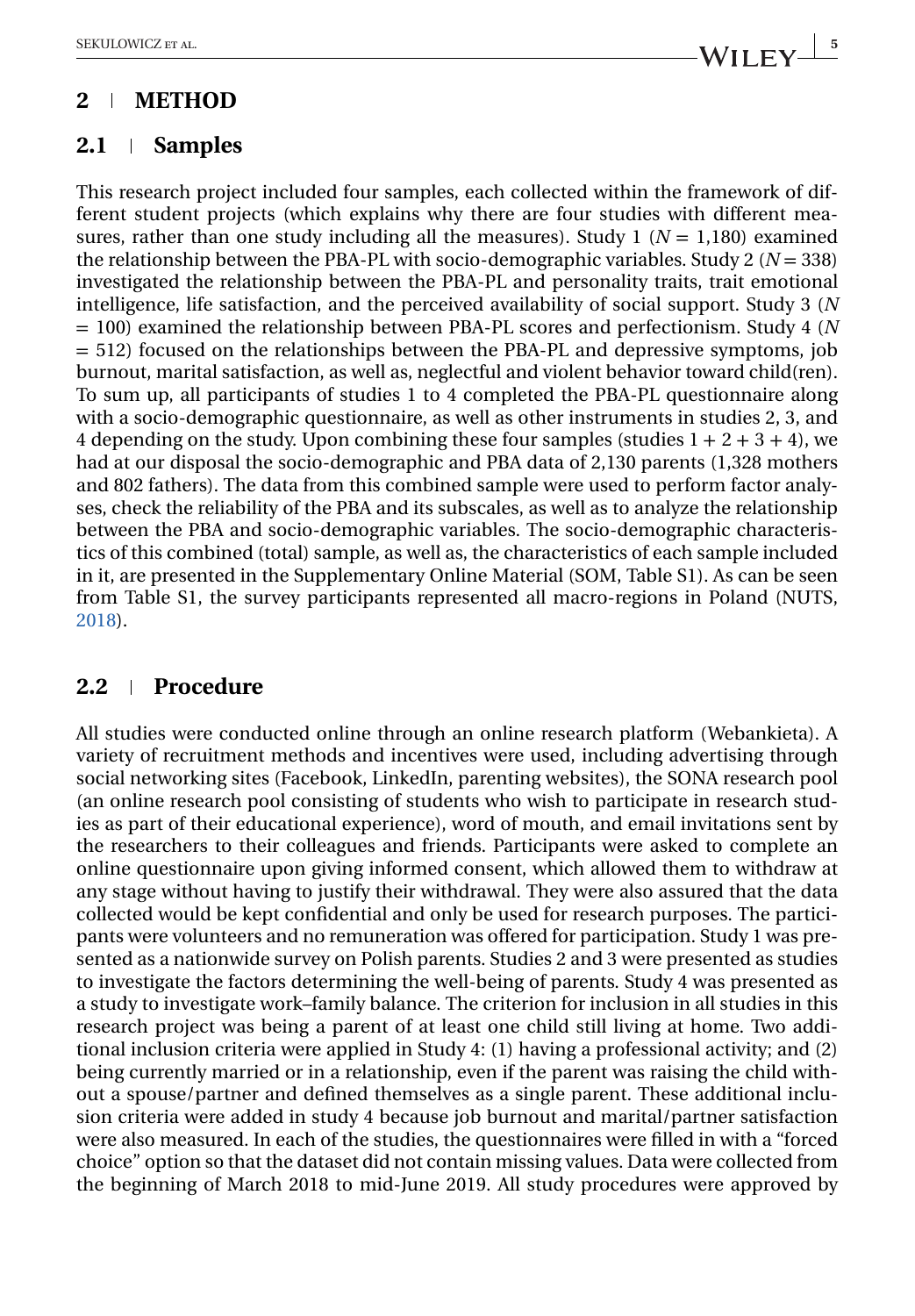the Ethics Committee of the SWPS University of Social Sciences and Humanities (Poland), WKE/S7/II/49, by which human subjects' protection is ensured.

### **2.3 Measures**

## **2.3.1 Socio-demographics (measured in all samples)**

Several demographic variables similar to those of previous studies were measured (Mikolajczak et al., [2018;](#page-20-0) Roskam et al., [2017\)](#page-21-0). Participants reported on gender, age, level of education (number of years of formal education completed from first grade onward), number of children in the household, age of the oldest child, age of the youngest child, type of family (two parents, single parent, stepfamily, multigenerational family, other), job (paid professional activity: yes–no), having a child with disabilities (yes–no), hours spent with child/children per day, profile of the neighborhood (disadvantaged, average, prosperous), place of residence (village, town, city), voivodship (the highest level of administrative division in Poland, corresponding to "province" in other countries), which was later assigned to the relevant Polish macro-region (grouping voivodships) (NUTS, [2018\)](#page-20-0).

## **2.3.2 Parental burnout (all samples)**

Parental burnout was assessed with the PBA (Roskam et al., [2018\)](#page-21-0), a 23-item self-report. The PBA consists of four subscales: emotional exhaustion (9 items; e.g., *I feel completely run down by my role as a parent*), contrast (6 items; e.g., *I'm no longer proud of myself as a parent*), feelings of being fed up (5 items; e.g., *I can't stand my role as father/mother any more*), and emotional distancing (3 items; e.g., *I do what I'm supposed to do for my child(ren), but nothing more*). Items are rated on 7-point Likert scales: never (0), a few times a year or less (1), once a month or less (2), a few times a month (3), once a week (4), a few times a week (5), every day (6). The Polish version of the PBA has been developed using translation and back-translation procedures in the framework of the International Investigation of Parental Burnout (IIPB), a consortium of 40 countries worldwide. The original version of the PBA (Roskam et al., [2018\)](#page-21-0) was translated into Polish by a native English-speaking bilingual translator. Then, the Polish members of the IIPB with fluency in English (Anna Brytek-Matera and the first author of the current paper) independently revised this translation and, upon discussion, agreed on a final common translation (see Appendix S1 in SOM). Ultimately, this common version was back-translated (from Polish to English) by another native Polish-speaking translator to ensure the equivalence of the translation. The consistency of the Polish version translated into English with the original version of the PBA was satisfactory.

## **2.3.3 Parents' personality traits (sample 2)**

Personality traits were measured with Costa and McCrae's (1992) Personality Inventory NEO-FFI (Polish adaptation by Zawadzki, Strelau, Szczepaniak, & Śliwińska, [1998\)](#page-21-0). The NEO-FFI encompasses 60 self-descriptive statements, 12 for each of the five dimensions of personality: neuroticism (e.g., *I am not a worrier*; reversed), the tendency to experience negative affective states, such as anxiety, worry and frustration, and respond poorly to stressors; extraversion (e.g., *I like to have a lot of people around me*), the tendency to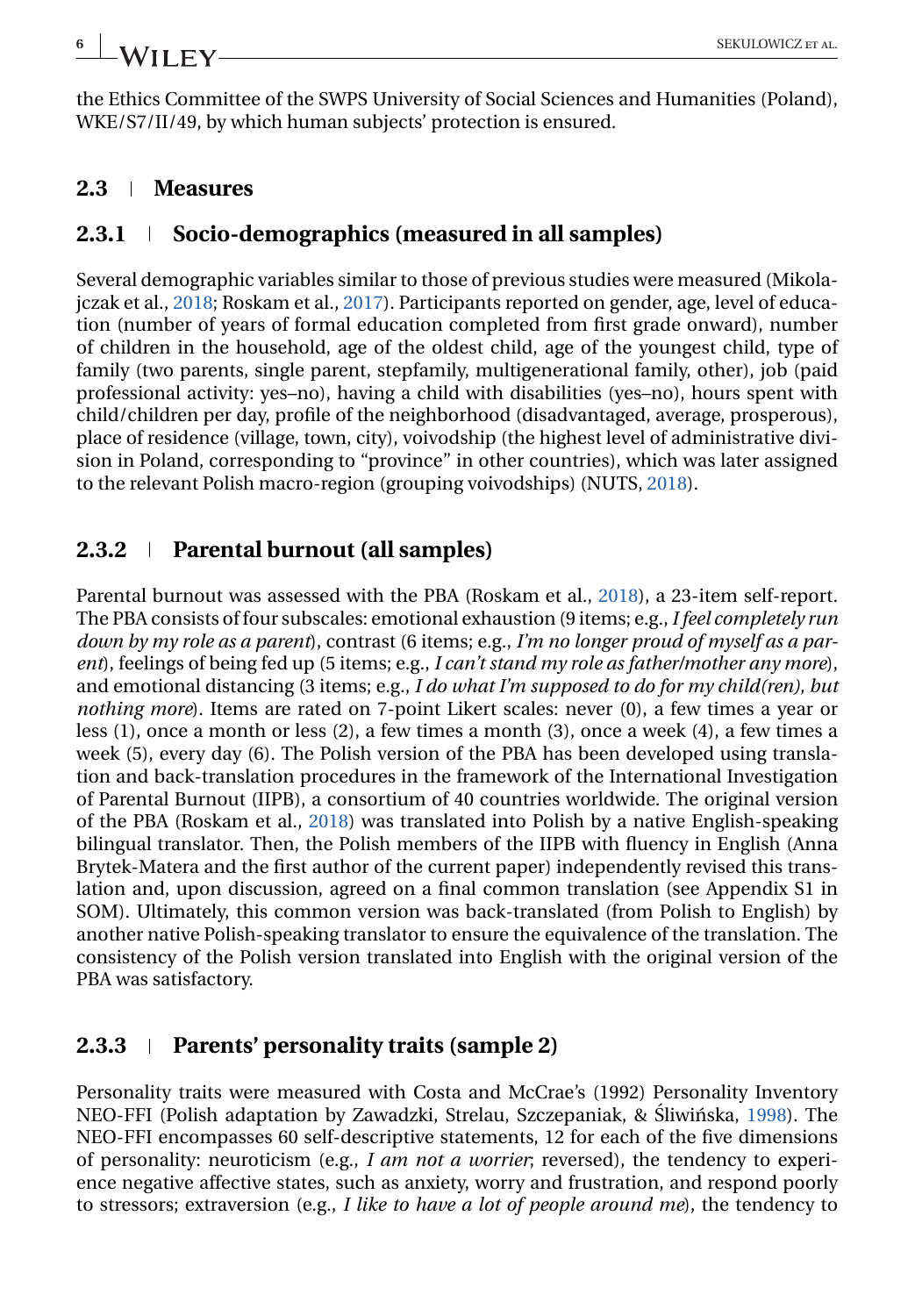experience positive affective states, to be outgoing, joyful, and in search of stimulation; openness to experience (e.g., *I often try new and foreign foods*), the tendency to be open, inventive, creative, and willing to discover new ideas; agreeableness (e.g., *I try to be courteous to everyone I meet*), the tendency to be considerate, kind, cooperative, and altruistic; and conscientiousness (e.g., *I keep my belongings clean and neat*), the tendency to be organized, diligent, trustworthy, and respectful of rules and ethical principles. Items are rated on a five-point Likert scale, ranging from 1 (completely disagree) to 5 (completely agree). Scale scores were formed by averaging the responses to the items associated with each personality dimension after reversion of appropriate items.

## **2.3.4 Parents' trait emotional intelligence (sample 2)**

Trait emotional intelligence was measured with the Trait Emotional Intelligence Questionnaire-Short Form (TEIQue-SF, Petrides & Furnham, [2006;](#page-20-0) Polish version by Szczygieł, Jasielska, & Wytykowska, [2015\)](#page-21-0). The TEIQue-SF is derived from the full version of the TEIQue (for a comprehensive description of the factors and subscales, see Petrides, [2011\)](#page-20-0) and measures how people typically process their own emotions and those of others. The TEIQue-SF comprises 30 items with answers on a seven-point Likert scale ranging from 1 (completely disagree) to 7 (completely agree). Examples of items are: "*Expressing my emotions with words is not a problem for me*" and "*I often find it difficult to see things from another person's viewpoint*" (reversed). Scores for the TEIQue-SF were calculated by averaging the responses to the items, after reversion of appropriate items.

## **2.3.5 Social support (sample 2)**

Perceived availability of social support was measured with the twelve-item version of the Interpersonal Support Evaluation List (ISEL-12). This scale is a shortened version of the original 40-item ISEL (Cohen & Hoberman, [1983;](#page-19-0) Cohen, Mermelstein, Kamarck, & Hoberman, [1985;](#page-19-0) Polish version by Szlachta, [2009\)](#page-21-0) and contains three subscales representing three forms of social support (four items each). The tangible support subscale measures the perceived availability of help or assistance, such as material or financial aid (e.g., *If I were sick, I could easily find someone to help me with my daily chores*), the belonging subscale measures the perceived availability of people with whom one may engage in activities and from whom one experiences acceptance, concern, and empathy (e.g., *I don't often get invited to do things with others*, reversed), and the appraisal subscale measures the perceived availability of people with whom one can share one's problems in order to receive advice or guidance (e.g., *When I need suggestions on how to deal with a personal problem*, I know someone I can turn to). Participants indicated on a four-point scale ranging from 1 (definitely false) to 4 (definitely true) to what extent they judged 12 statements to apply to themselves. The ISEL-12 yields a total score that describes overall perceived social support. Scores for the ISEL-12 were calculated by averaging the responses to the items, after reversion of appropriate items.

## **2.3.6 Life satisfaction (sample 2)**

Life satisfaction was measured with the Polish version of the Subjective Happiness Scale (SHS; Lyubomirsky & Lepper, [1999\)](#page-20-0), which refers to a global and subjective evaluation of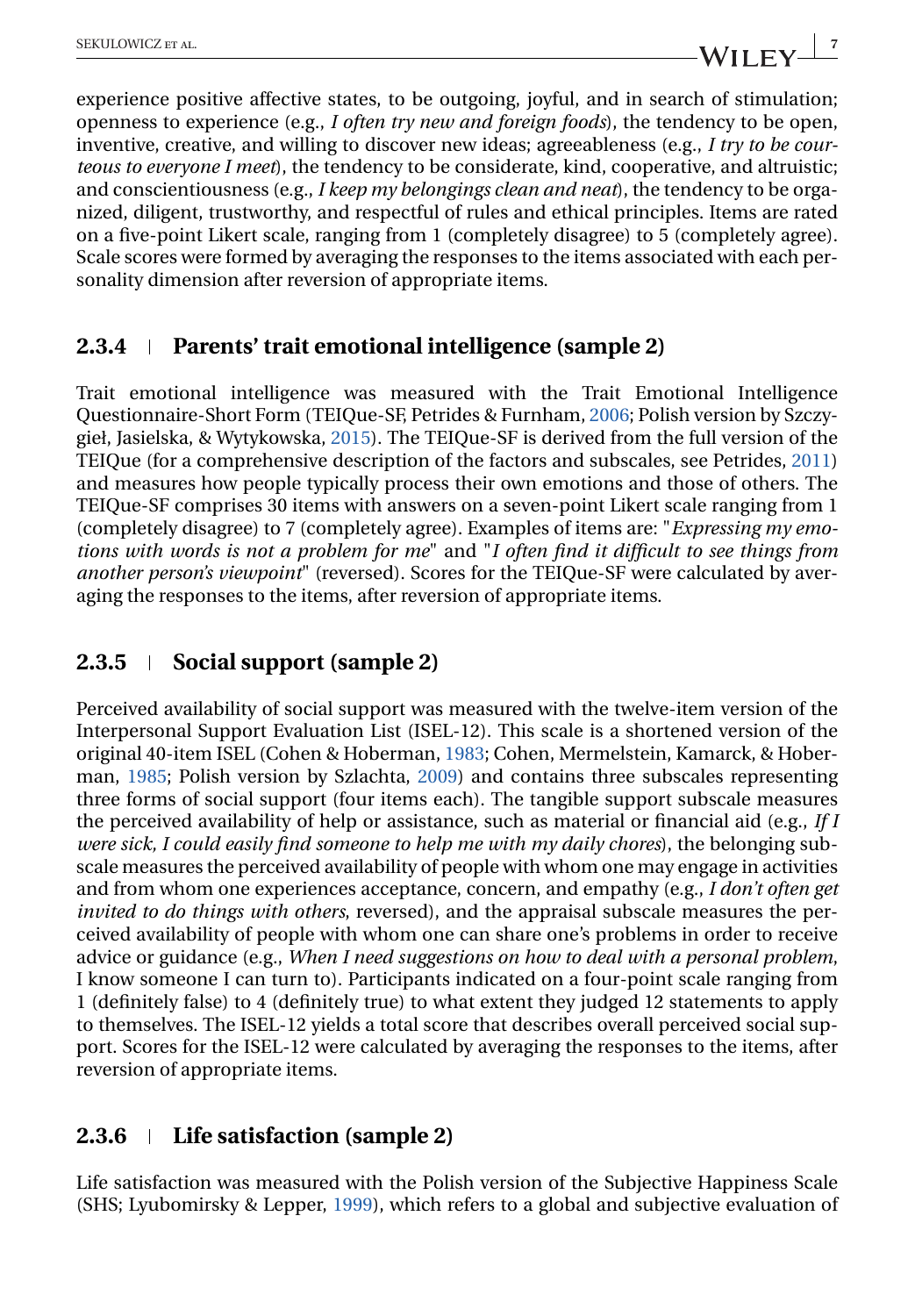whether one is a happy or an unhappy person. The SHS consists of four statements in which participants either self-rate themselves or compare themselves to others (e.g., *Compared to most of my peers, I consider myself: more happy/less happy*) on seven-point Likerttype scales ranging from 1 (low happiness) to 7 (high happiness). Higher scores reflect greater life satisfaction. Scores for the SHS were calculated by averaging the responses to the items, after reversion of one item.

#### **2.3.7 Perfectionism (sample 3)**

Perfectionism was measured with the Polish Adaptive and Maladaptive Perfectionism Questionnaire developed by Szczucka [\(2010\)](#page-21-0). The questionnaire comprises 35 selfdescriptive statements, 23 of which refer to the maladaptive dimension of perfectionism and 12 refer to the adaptive dimension of perfectionism. Maladaptive perfectionism is defined as the tendency to set unattainable ideals or unrealistic goals in all areas of activity and focus on mistakes (e.g., *I often cannot complete the task because I think something is still wrong. When I make a mistake I feel like I am worse than the others*). In contrast, adaptive perfectionism is defined by flexibility in setting goals and actions, the ability to distinguish between important and less important matters, as well as a sense of self-efficacy and self-acceptance regardless of the outcome of the task (e.g., *I am persistent in achieving my goals, I demand more from myself than others expect from me*). Items are rated on a seven-point Likert scale, ranging from 1 (completely disagree) to 7 (completely agree). Scale scores are calculated by averaging the responses to the items associated with each perfectionism dimension. Higher scores reflect higher perfectionism.

#### **2.3.8 Job burnout (sample 4)**

Job burnout was measured with the Oldenburg Burnout Inventory (OLBI; Demerouti, Bakker, Vardakou, & Kantas, [2003,](#page-19-0) [2010;](#page-19-0) Polish version by Baka & Basińska, [2016\)](#page-18-0). The OLBI consists of 16 items, eight of which measure the exhaustion dimension of burnout (e.g., *There are days when I feel tired before I arrive at work*), while the remaining eight measure the disengagement dimension of burnout (e.g., *It happens more and more often that I talk about my work in a negative way*). Items are scored on a four-point rating scale, ranging from 1 (strongly agree) to 4 (strongly disagree). Scores were calculated by averaging the responses to the items, after appropriate items were reversed. In this study, the total OLBI scale score was used.

### **2.3.9 Depressive symptoms (sample 4)**

Depressive symptoms were assessed using the Patient Health Questionnaire (PHQ-8; Kroenke et al., [2009;](#page-19-0) Polish version of the PHQ-9 by Slusarska et al., [2019\)](#page-21-0). The PHQ-8 lists eight of the nine criteria on which the diagnosis of depressive disorders is based (American Psychiatric Association, [2013\)](#page-18-0). The ninth question assesses suicidal thoughts. This has been omitted in order to minimize the probability of causing negative feelings to the respondents, who in this study have already been asked to answer many questions that may cause psychological discomfort (e.g., concerning acts of violence toward children or emotional exhaustion resulting from work). Research shows that the deletion of this question does not change the specificity or sensitivity of the instrument (Kroenke et al., [2009\)](#page-19-0)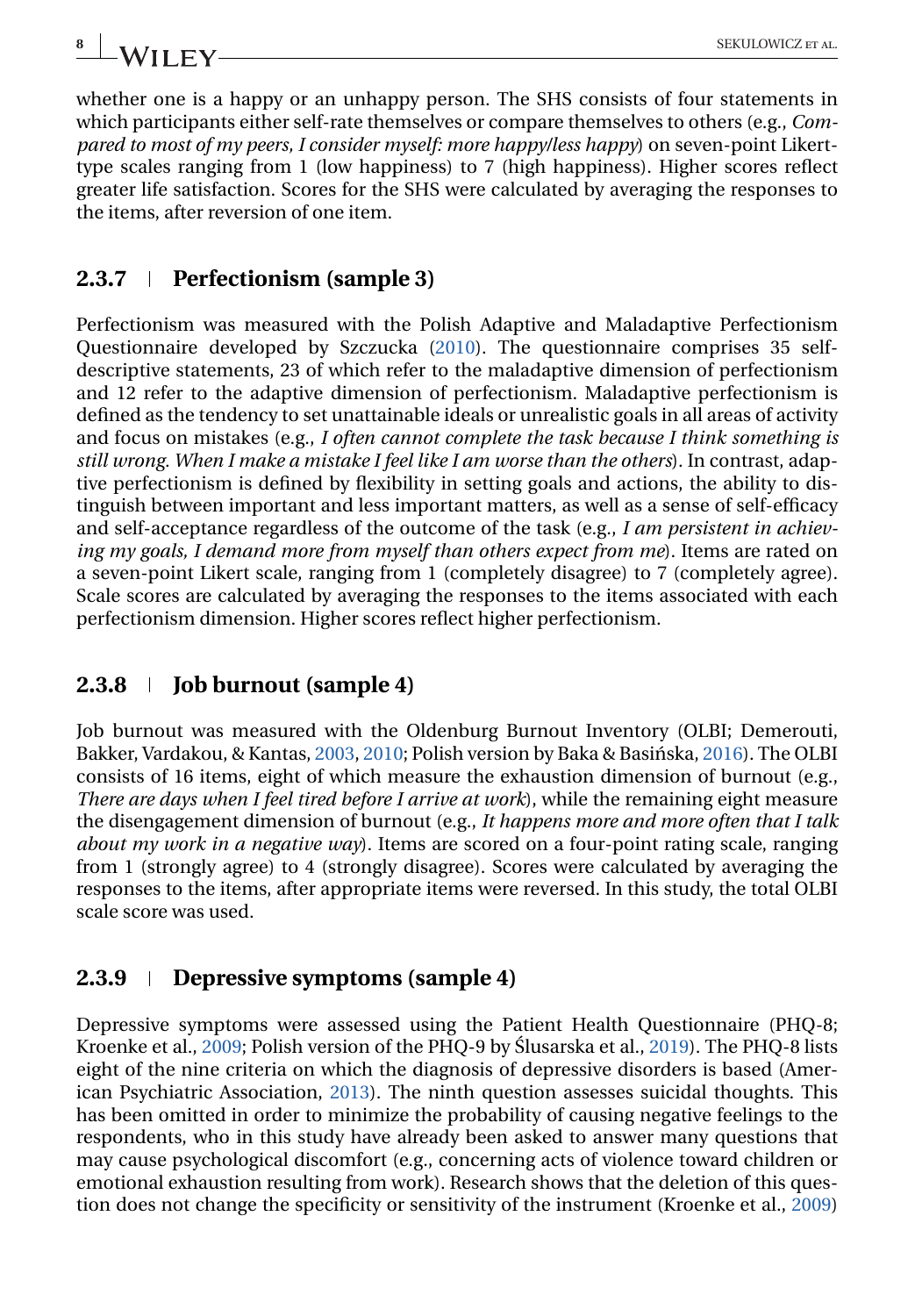and has a minor effect on scoring (Wells, Horton, LeardMann, Jacobson, & Boyko, [2013\)](#page-21-0). Respondents are asked to rate the frequency with which they experienced each symptom during the past two weeks on a scale from 1 (not at all) to 4 (nearly every day). The global score was obtained by summing up the items.

## **2.3.10 Marital/relationship satisfaction (sample 4)**

Marital/relationship satisfaction was measured using the Polish version of the ENRICH (Evaluation and Nurturing Relationship Issues, Communication, and Happiness) scale comprising 15 items (e.g., *I am very happy with how we handle role responsibilities in our marriage*) rated on a five-point scale from 1 (strongly disagree) to 5 (strongly agree) (Fowers & Olson, [1993\)](#page-19-0). In the current study, we used the 9 items out of 15 selected by Mikolajczak et al. [\(2018\)](#page-20-0), in order to limit the total number of items in the survey. Specifically, items focusing on satisfaction with regard to religion, relations with parents-in-law, leisure time, and financial issues were omitted. Scale scores were calculated by averaging the responses to the items.

## **2.3.11 Parental neglect (sample 4)**

Parental neglect was assessed using the Parental Neglect Scale (Mikolajczak et al., [2018;](#page-20-0) Mikolajczak, Gross & Roskam, [2019\)](#page-20-0), a 17-item questionnaire measuring physical neglect (e.g., *I sometimes don't care about the quality of my child's meals*), educational neglect (e.g., *I don't care about my child's schooling and future*), and emotional neglect (e.g., *Sometimes I don't show my child how much I love her/him [we don't cuddle, I don't tell her/him that I love her/him, etc.*]). Items were rated on an 8-point Likert-type scale (1—never or less than once a year, less than once a month, about once a month, a few times a month, about once a week, a few times a week, about once a day, 8—a few times a day). A global score was obtained by averaging the item scores.

## **2.3.12 Parental violence (sample 4)**

Parental violence was assessed with the Parental Violence Scale (Mikolajczak et al., [2018;](#page-20-0) Mikolajczak, Gross & Roskam, [2019\)](#page-20-0), a 15-item questionnaire measuring verbal violence (e.g., *I say things to my children that I then regret [threats, insults, ridiculous nicknames, etc.]*), physical violence (e.g., *I spank or slap my children*), and psychological violence (e.g., *I tell my children that I will abandon them if they are not good*). Items were rated on the same 8-point scale as that used for the Parental Neglect Scale. A global score was obtained by averaging the item scores.

## **2.4 Data analyses**

## **2.4.1 Factor analyses and reliability analyses**

First, the four samples were pooled and Confirmatory factor analysis (CFA) was conducted to examine the factorial structure of the PBA. We conducted these analyses in the LISREL software (Jöreskog & Sörbom, [2012\)](#page-19-0). The estimation method of diagonally weighted least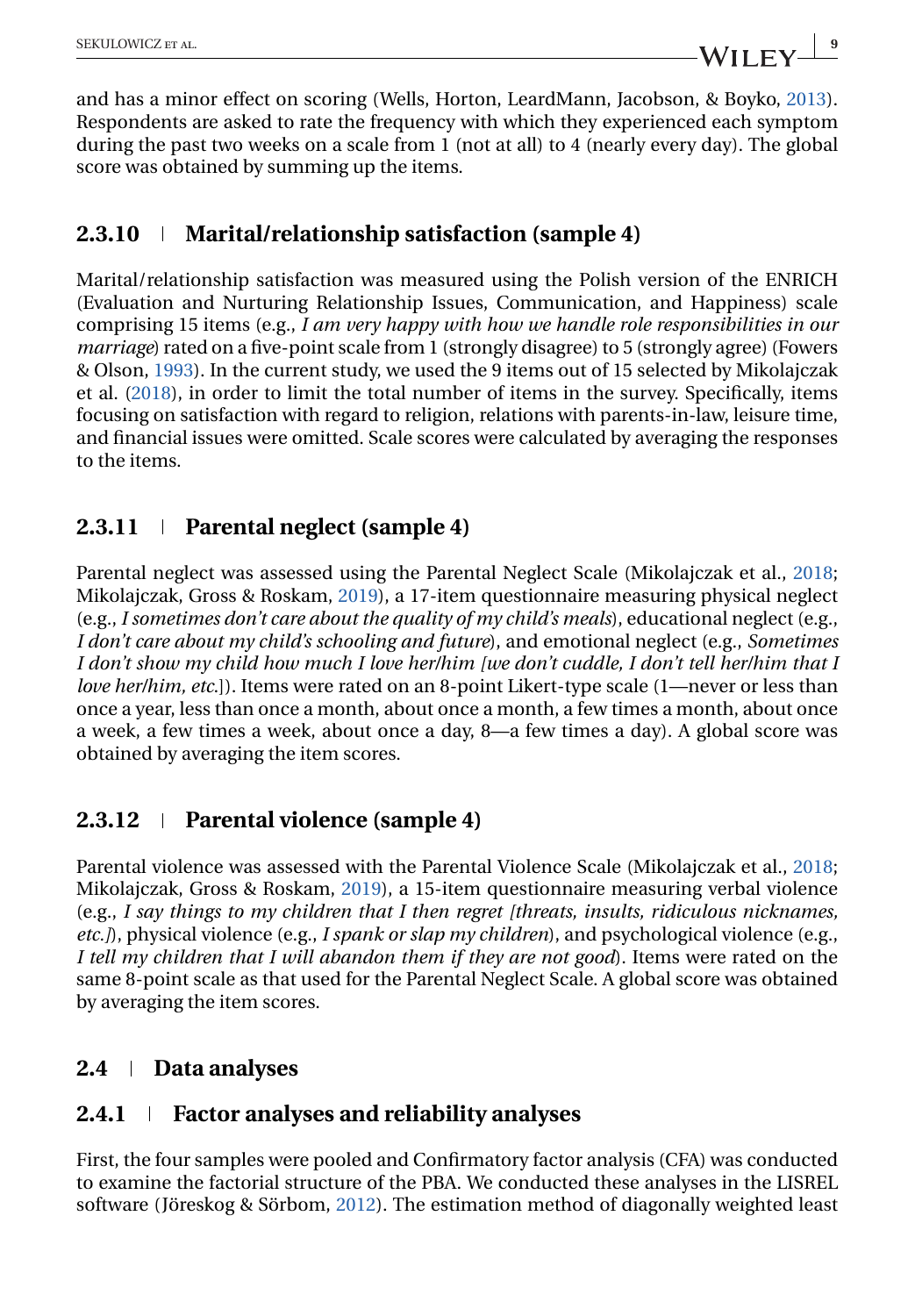squares with asymptotic covariance and polychoric correlation matrices was used. We successively tested 1) the first order correlated four-factor model including four latent variables representing the concepts of exhaustion, contrast with previous parental self, feelings of being fed up and emotional distancing, and their corresponding indicators consisting of 9 items for exhaustion, 6 for contrast with previous parental self, 5 for feelings of being fed up, and 3 for emotional distancing (henceforth, Model 1), and 2) the higher order factor model including the four first-order latent variables of model 1, and a second-order latent variable representing the concept of parental burnout (henceforth, Model 2).

We referred to several goodness-of-fit indices to determine the acceptability of the models: Satorra-Bentler scaled Chi-square statistics (S-B*χ*2; Satorra & Bentler, [1994\)](#page-21-0), the root mean square error of approximation (RMSEA), the standardized root mean square residual (SRMR), the comparative fit index (CFI), and the goodness of fit index (GFI). For CFI and GFI, values close to .90 or greater are acceptable to good. RMSEA and SRMR should preferably be less than or equal to .08 (Hu & Bentler, [1999\)](#page-19-0). The internal consistency (Cronbach's alpha) of the four scale scores and the total score of the PBA-PL were then examined.

#### **2.4.2 Relationships with other variables**

With regard to the relation between the PBA-PL and other variables considered as antecedents and outcomes of parental burnout, correlations between the score of the PBA-PL and its four subscales and the scores of the continuous variables were computed (i.e., age, level of education, number of children in the household, time spent with children, age of the oldest/youngest child, personality traits, emotional intelligence, perfectionism, perceived availability of social support, marital/relationship satisfaction, life satisfaction, parental neglect, parental violence, job burnout, and depressive symptoms). In order to test mean differences for ordinal/categorical variables, that is, gender, family type, having a child with disabilities, and having a paid professional activity, one-way ANOVAs were computed. Given the covariation between some of the predictors of parental burnout, their relative weight was then examined using multiple regression.

## **2.4.3 Incremental validity**

In order to examine the incremental validity of the PBA-PL, that is, to predict the most specific outcomes of parental burnout (i.e., child neglect and parental violence; see Mikolajczak, Gross et al., in press) over and above job burnout and depression, two hierarchical regression analyses (one predicting child neglect and the other predicting parental violence) were performed, with socio-demographic variables (i.e., gender, age, number of children) in step 1, measures of job burnout (OLBI) and depression (PHQ-8) in step 2, and parental burnout (PBA-PL) in step 3.

## **2.4.4 Prevalence of parental burnout in Poland**

Given that there is currently no formally defined cut-off scores on the PBA, the prevalence of parental burnout in Poland was investigated using two different cut-off scores: the one used in the IIPB survey (92; mean score of a parent displaying every symptom/item at least once a week) and the one resulting from a pre-registered independent study coauthored by 13 experts from 4 countries (Brianda et al., [2020\)](#page-18-0) using a multi-method and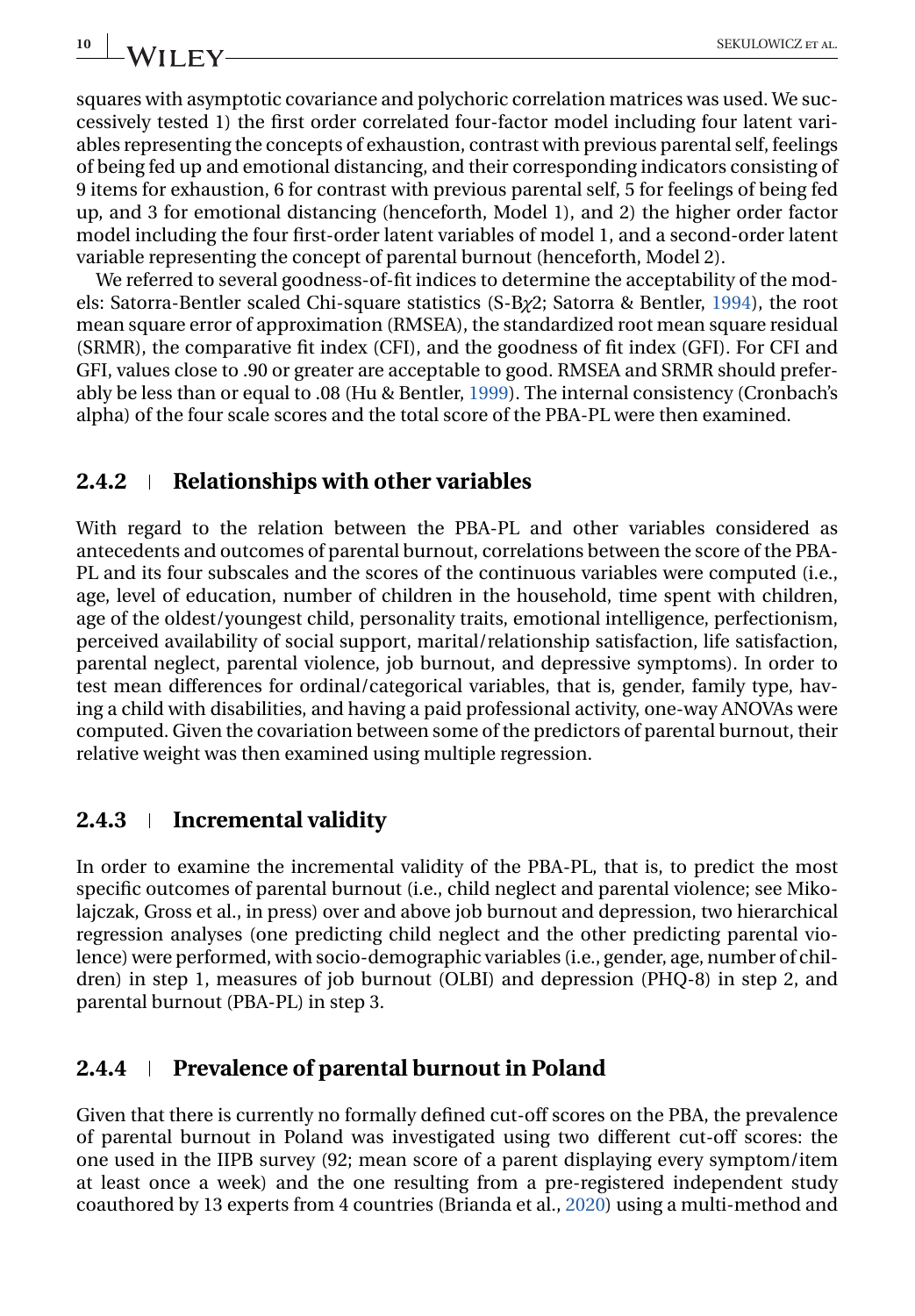

**FIGURE 1** FIGURE 1 Results of the confirmatory factor analysis for the second-order factor model of the PBA-PL (*N* = 2130)

multi-informant analysis strategy (including self-reported measures, clinical judgments, and a biomarker of stress, i.e., hair cortisol) to derive clinical cutoffs. According to this study, parents are judged to have parental burnout if their PBA score is equal to or greater than 86 (see https://osf.io/ujfb3 for more details about the analysis strategy). The percentage of Polish parents whose score at the PBA was equal to or above 86 and 92, respectively, using the data from the pooled sample.

#### **3 RESULTS**

#### **3.1 Factor analysis and reliability analyses**

As regards model 1, all the estimated factor loadings found in the CFA for the first order four-factor model were significant at *p* < .001. Standardized factor loadings ranged between .64 and .90. Correlations between the four latent factors were .83 (exhaustion– contrast with previous parental self),  $.91$  (exhaustion–feelings of being fed up),  $.83$ (exhaustion–emotional distancing), .94 (contrast with previous parental self–feelings of being fed up), .86 (contrast with previous parental self–emotional distancing), and .89 (feelings of being fed up–emotional distancing). With regard to fit indices, S-B*χ*²(224) = 2919.45 was significant at  $p < .001$ , suggesting some discrepancy between the hypothesized model and the data. The other fit indices suggested a good fit between the model and the data, with CFI = .99, GFI = .99, RMSEA = .07 (.07, .08), SRMR = .05. As regards Model 2 (i.e., second-order factor model with the four factors as first-order factor and "Parental burnout" as second-order factor), this model also showed a good fit to the data: S-B*χ*²(226) = 2984.97,  $CFI = .99, GFI = .99, RMSEA = .07 (.07, .08), and SRMR = .05 (see Figure 1 for factor load$ ings). These results supported the internal validity of both the first- and second-order factor structure of the Polish version of the PBA.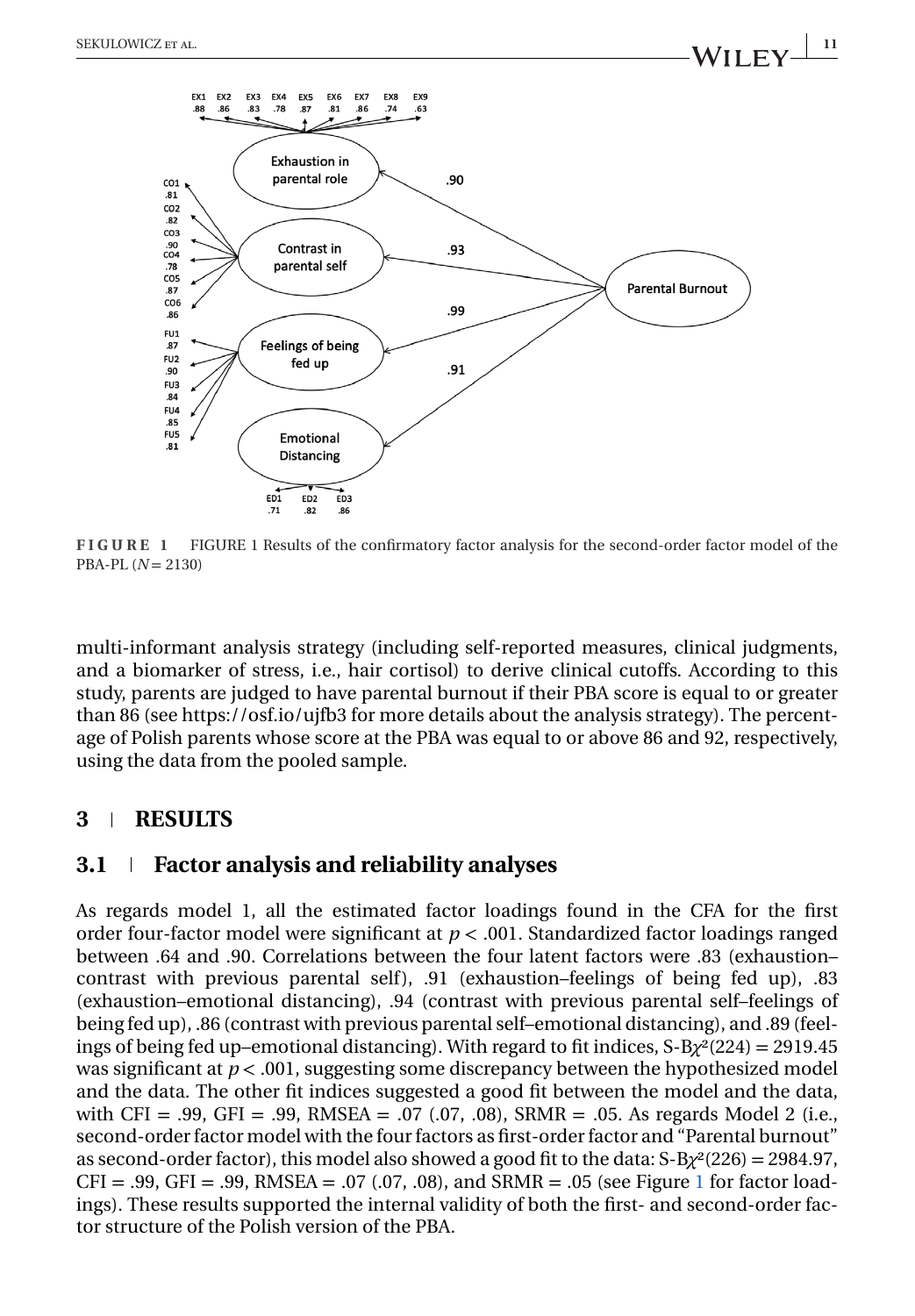The examination of the reliabilities of the original four subscales and the global score showed that Cronbach's alphas were  $\alpha = .92$  (.90 for fathers and .92 for mothers) for exhaustion,  $\alpha$  = .91 (.88 for fathers and .91 for mothers) for contrast,  $\alpha$  = .90 (.86 for fathers and .91 for mothers) for feelings of being fed up, and  $\alpha = .77$  (.74 for fathers and .79 for mothers) for emotional distancing. Reliability of the total score of the PBA was high, *α* = .96 (.95 for fathers and .96 for mothers). $<sup>1</sup>$ </sup>

## **3.2 Relationships with other variables**

## **3.2.1 With socio-demographic variables (** $N = 2,130$ **)**

As shown in Table [1,](#page-12-0) mothers had significantly higher mean PBA-PL scores than fathers. Single parents had significantly higher PBA-PL scores than parents raising their children with a partner (either in two parent or step families, which did not differ from each other). Parents having at least one child with disabilities displayed higher levels of burnout than other parents. Parents having at least one child younger than 5 years old had higher scores on the PBA-PL; however, this effect was driven by mothers only (mothers: *F*(1, 1326) = 40.28;  $p < .001$ ; fathers:  $F(1, 800) = 1.58$ ;  $p = .21$ ). Finally, non-working parents reported more burnout symptoms than working parents. Furthermore, as shown in Table [2,](#page-13-0) the PBA-PL scores showed weak positive correlations with the number of children and time spent with them, and weak negative correlations with both parents' and children's age.

## **3.2.2 With other correlates**

As can be seen in Table [2,](#page-13-0) the PBA-PL scores showed weak negative correlations with agreeableness and extraversion; moderate negative correlations with perceived availability of social support, trait emotional intelligence, marital/relationship satisfaction, and life satisfaction; moderate positive correlations with neuroticism, maladaptive perfectionism, job burnout, parental neglect, and parental violence; and a strong positive correlation with depressive symptoms. Descriptive statistics and intercorrelations among variables in each study are available in SOM (Tables S2–S4). Given the co-variance of some of the variables associated with parental burnout, an exploratory analysis was undertaken to determine which of the variables would emerge as significant predictors of parental burnout, while the effect of all other variables is controlled for. To this end, multiple regression analyses were performed on the effect of demographics, parents' stable traits, and the availability of social support on parental burnout. As depicted in Table [3,](#page-14-0) the variables included in the model explained 33% of the variance in parental burnout (total score). The results were generally consistent with the correlation analysis: coefficients indicated that being a woman and a younger parent, as well as having more children are associated with burnout. Both higher neuroticism and lower agreeableness resulted in higher burnout. The results highlighted the role of emotional intelligence and the availability of social support in predicting parental burnout: as both emotional intelligence and social support increased, burnout decreased. The data were analyzed for multicollinearity between independent variables (i.e., demographic factors, parents' personality trait, emotional intelligence, and the availability of social support) using the tolerance and the variance inflation factor (VIF).

<sup>&</sup>lt;sup>1</sup> For *N*s, see Samples section or Table S1 in the Supporting Information.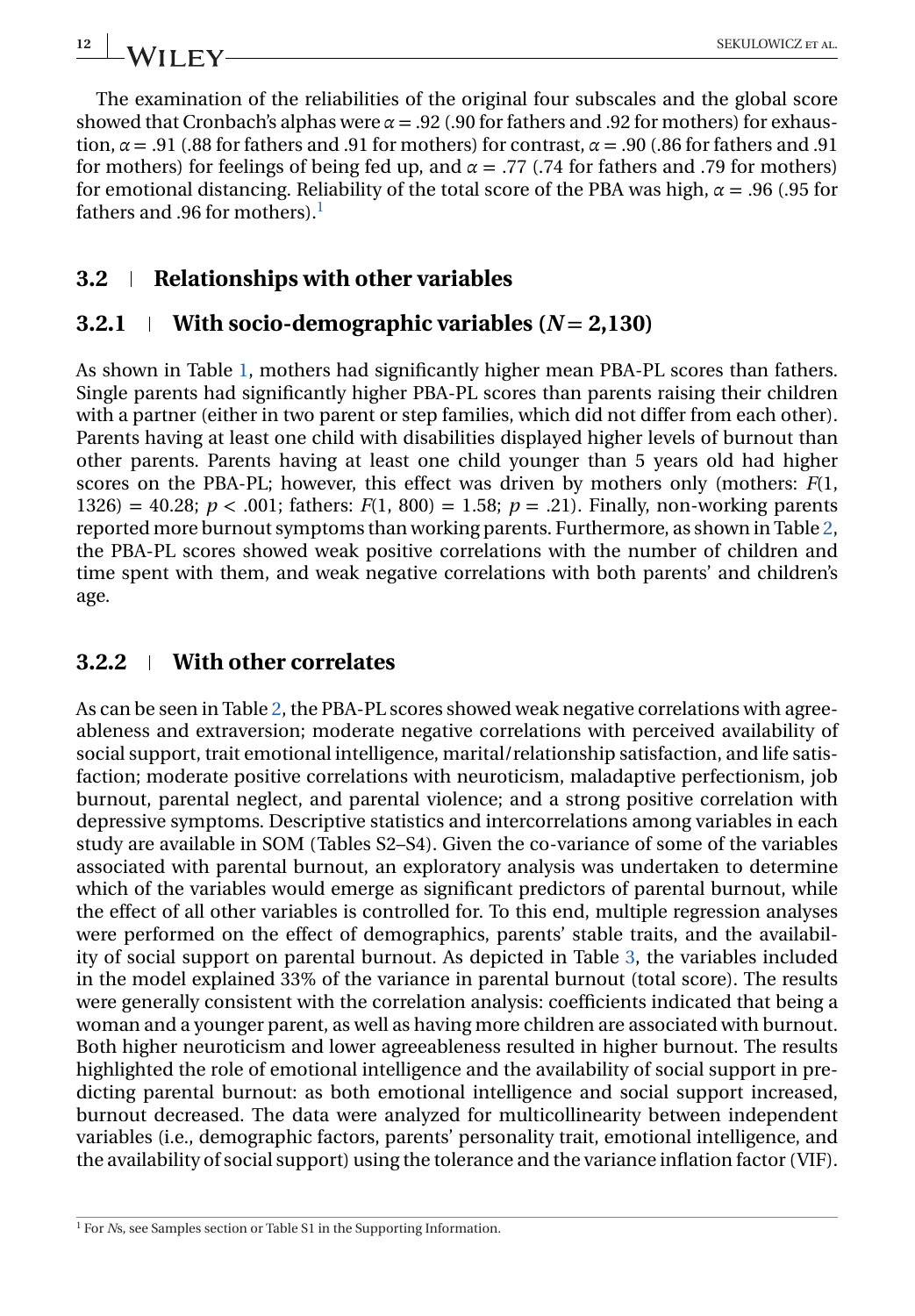<span id="page-12-0"></span>

|            | Combined           |                                                       |              |                                                        |             |                           |                                               |               |                           |            | Having at least one        |                          |                           |                           |
|------------|--------------------|-------------------------------------------------------|--------------|--------------------------------------------------------|-------------|---------------------------|-----------------------------------------------|---------------|---------------------------|------------|----------------------------|--------------------------|---------------------------|---------------------------|
|            | sample             |                                                       |              |                                                        |             | Number of children        |                                               |               | Having a child            |            | child younger than         |                          | Paid professional         |                           |
|            | $(N=2130)$ Gender  |                                                       | Family types |                                                        |             | in the household          |                                               |               | with disabilities         |            | 5 years old                |                          | activity                  |                           |
|            |                    |                                                       | Two-         | Single                                                 | Step        |                           |                                               |               |                           |            |                            |                          |                           |                           |
|            | <b>Mothers</b>     | Fathers                                               | parent       | parent                                                 | family      |                           |                                               | $\frac{3}{2}$ | $\overline{\mathsf{a}}$   | <b>Yes</b> | Σó                         | <b>Yes</b>               | Σó                        | <b>Yes</b>                |
|            |                    | $(N = 1328)$ $(N = 802)$                              | $(N = 1727)$ | $(N = 182)$                                            | $(N = 128)$ |                           | $1(N = 909)$ $2(N = 886)$ $(N = 335)$         |               | $(N=1989)$ $(N=141)$      |            |                            | $(N = 1182)$ $(N = 948)$ | $(N = 279)$               | $(N = 1851)$              |
|            | M(SD)<br>M(SD)     | M(SD)                                                 | M(SD)        | M(SD)                                                  | M(SD)       | M(SD)                     | M(SD)                                         | M(SD)         | M(SD)                     | M(SD)      | M(SD)                      | M(SD)                    | M(SD)                     | M(SD)                     |
| EX         | 16.46<br>15.04     | 12.68                                                 | 14.83        | 17.98                                                  | 14.16       | 13.87                     | 15.44                                         | 17.14         | 14.81                     | 18.15      | 13.03                      | 17.54                    | 18.93                     | 14.32                     |
| (9 items)  | (12.08)<br>(11.48) | (9.96)                                                | (11.41)      | (12.26)                                                | (11.08)     | (10.85)                   | (11.68)                                       | (12.22)       | (11.33)                   | (13.03)    | (10.62)                    | (12.00)                  | (12.30)                   | (11.72)                   |
| 8          | 7.09<br>6.24       | 4.83                                                  | 5.99         | 8.16                                                   | 6.64        | 5.76                      | 6.28                                          | 7.44          | 6.14                      | 7.62       | 5.85                       | 6.72                     | 8.48                      | 5.90                      |
| (6 items)  | (7.67)<br>(7.07)   | (5.67)                                                | (6.88)       | (8.21)                                                 | (7.36)      | (6.80)                    | (6.98)                                        | (7.87)        | (7.01)                    | (7.79)     | (6.56)                     | (7.65)                   | (8.33)                    | (6.80)                    |
| EU         | 4.90<br>4.35       | 3.42                                                  | 4.19         | 6.01                                                   | 4.50        | 4.98                      | 4.35                                          | 5.33          | 4.30                      | 5.15       | 3.93                       | 4.87                     | 6.19                      | 4.07                      |
| (5 items)  | (5.95)<br>(5.52)   | (4.56)                                                | (5.38)       | (6.76)                                                 | (5.31)      | (5.17)                    | (5.62)                                        | (6.01)        | (5.49)                    | (5.80)     | (5.08)                     | (5.97)                   | (6.56)                    | (5.31)                    |
| ED         | 2.64<br>2.52       | 2.33                                                  | 2.44         | 3.30                                                   | 2.57        | 2.29                      | 2.54                                          | 3.09          | 2.52                      | 2.55       | 2.42                       | 2.66                     | 3.25                      | 2.41                      |
| (3 items)  | (3.29)<br>(3.16)   | (2.91)                                                | (3.06)       | (3.77)                                                 | (3.29)      | (2.95)                    | (23.20)                                       | (3.51)        | (3.15)                    | (3.25)     | (2.99)                     | (3.35)                   | (3.72)                    | (3.05)                    |
| Global     | 31.09<br>28.15     | 23.27                                                 | 27.45        | 35.45                                                  | 27.88       | 25.90                     | 28.61                                         | 33.00         | 27.77                     | 33.47      | 25.20                      | 31.79                    | 37.76                     | 26.70                     |
| score      | (26.66)<br>(24.48) | (20.60)                                               | (24.40)      | (28.65)                                                | (24.12)     | (23.38)                   | (25.14)                                       | (27.12)       | (24.63)                   | (27.23)    | (22.83)                    | (26.70)                  | (28.27)                   | (23.96)                   |
| (23 items) |                    |                                                       |              |                                                        |             |                           |                                               |               |                           |            |                            |                          |                           |                           |
| Statistics |                    | $F_{(1,2128)}=50.80^{***},\,{\eta}_{\rm p}^{\rm \ 2}$ |              | Single parent versus two parent:                       |             |                           | 1 versus 2: $F_{(1,1793)} = 5.62$ *,          |               | $F_{(1,2128)} = 6.95***$  |            | $F_{(1,2128)} = 37.47***$  |                          |                           | $F_{(1,2128)} = 49.14***$ |
|            | $= .02$            |                                                       |              | $F_{(1,1907)} = 17.08***$ , $n_{\rm p}^2 = .01$ .      |             | $\eta_{\rm p}{}^2 = .01.$ |                                               |               | $\eta_{\rm p}{}^2 = .01.$ |            | $\eta_{\rm p}{}^2 = .02$ . |                          | $\eta_{\rm p}{}^2 = .02.$ |                           |
|            |                    |                                                       |              | Single parent versus step                              |             |                           | 2 versus $\geq 3$ : $F_{(1,1219)} = 7.08**$ , |               |                           |            |                            |                          |                           |                           |
|            |                    |                                                       |              | family: $F_{(1,308)} = 5.97^*$ , $n_{\rm p}^2 = .02$ . |             | $\eta_{\rm p}{}^2 = .01.$ |                                               |               |                           |            |                            |                          |                           |                           |
|            |                    |                                                       |              |                                                        |             |                           | 1 versus $\geq 3$ : $F_{(1,1242)} = 20.66***$ |               |                           |            |                            |                          |                           |                           |
|            |                    |                                                       |              |                                                        |             | $\eta_{\rm p}{}^2 = .02.$ |                                               |               |                           |            |                            |                          |                           |                           |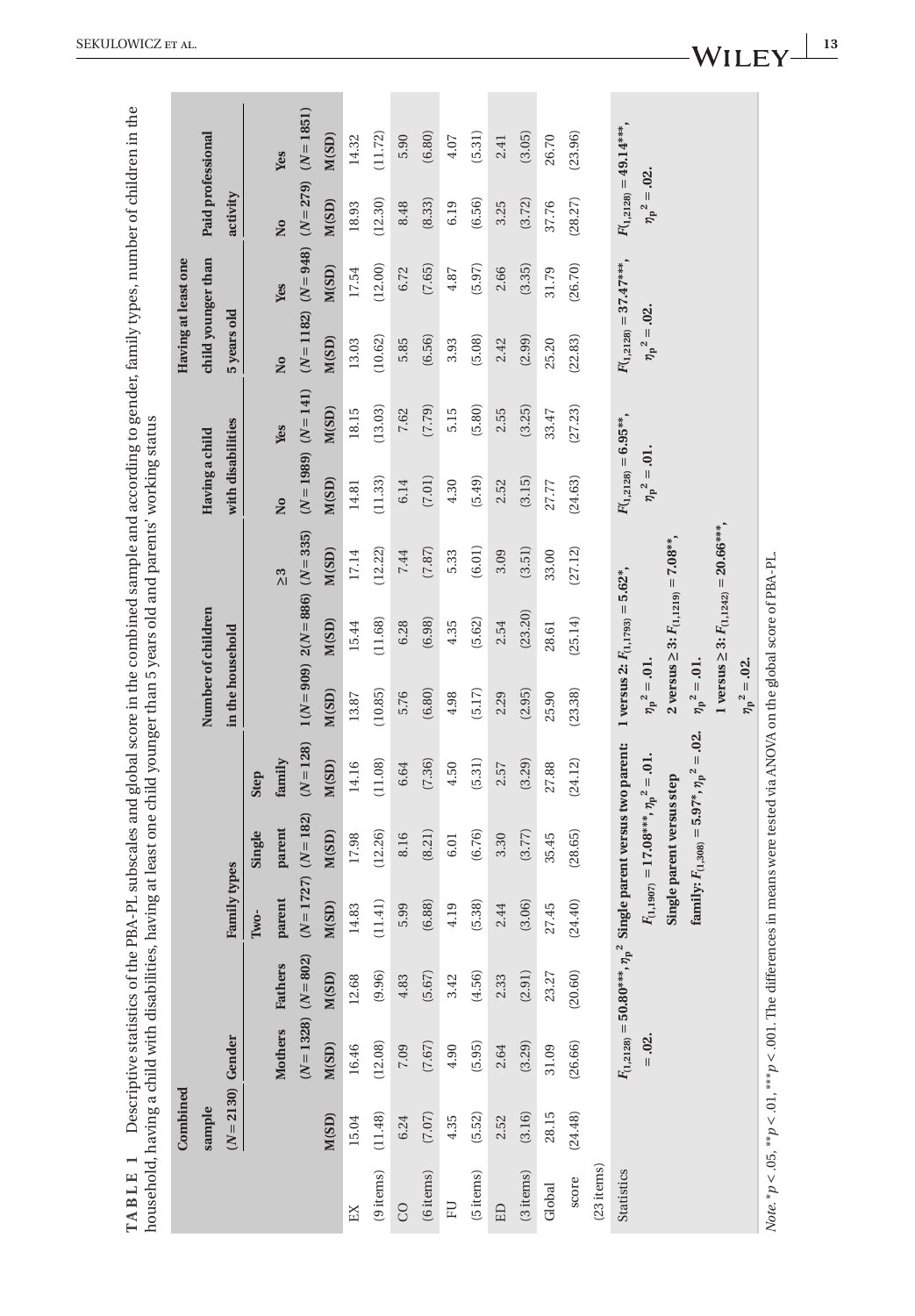<span id="page-13-0"></span>**TABLE 2** Pearson's bivariate correlation coefficients between parental burnout and its dimensions and socio-demographic variables, parents' stable traits (personality traits, trait emotional intelligence, perfectionism), availability of social support, parents' well-being (life satisfaction and depressive symptoms), marital/relationship satisfaction, parental neglect, parental violence, and job burnout

| <b>Variables</b>                                           | <b>PB</b> | EX     | CO     | <b>FU</b>        | <b>ED</b> |
|------------------------------------------------------------|-----------|--------|--------|------------------|-----------|
| Socio-demographic variables                                |           |        |        |                  |           |
| Age <sup>a</sup>                                           | $-.13$    | $-.18$ | $-.08$ | $-.09$           | $-.06$    |
| Level of education <sup>a</sup>                            | .01       | .03    | .01    | .01              | $-.01$    |
| Number of children <sup>a</sup>                            | .10       | .11    | .08    | .08 <sub>0</sub> | .09       |
| Time spent with children <sup>a</sup>                      | .09       | .14    | .06    | .04              | $-.01$    |
| Age of the oldest child <sup>a</sup>                       | $-.11$    | $-.18$ | $-.04$ | $-.06$           | $-.02$    |
| Age of the youngest child <sup>a</sup>                     | $-.17$    | $-.24$ | $-.10$ | $-.12$           | $-.07$    |
| Parents' stable traits                                     |           |        |        |                  |           |
| Extraversion <sup>b</sup>                                  | $-.27$    | $-.28$ | $-.27$ | $-.21$           | $-.19$    |
| Agreeableness <sup>b</sup>                                 | $-.20$    | $-.17$ | $-.21$ | $-.18$           | $-.20$    |
| Neuroticism <sup>b</sup>                                   | .40       | .37    | .40    | .36              | .33       |
| Openness to experience <sup>b</sup>                        | $-.03$    | $-.04$ | $-.04$ | $-.01$           | $-.03$    |
| Conscientiousnessb                                         | $-.10$    | $-.11$ | $-.09$ | $-.07$           | $-.10$    |
| Trait emotional intelligence <sup>b</sup>                  | $-.42$    | $-.37$ | $-.44$ | $-.37$           | $-.34$    |
| Adaptive perfectionism <sup>c</sup>                        | .03       | .02    | .05    | .09              | $-.11$    |
| Maladaptive perfectionism <sup>c</sup>                     | .49       | .48    | .48    | .42              | .32       |
| Availability of social support (global score) <sup>b</sup> | $-.41$    | $-.36$ | $-.46$ | $-.34$           | $-.30$    |
| Consequences of parental burnout                           |           |        |        |                  |           |
| Life satisfaction <sup>b</sup>                             | $-.39$    | $-.37$ | $-.38$ | $-.35$           | $-.29$    |
| Depressive symptoms <sup>d</sup>                           | .60       | .59    | .57    | .54              | .41       |
| Marital/relationship satisfaction <sup>d</sup>             | $-.35$    | $-.29$ | $-.37$ | $-.33$           | $-.32$    |
| Parental neglect <sup>d</sup>                              | .46       | .41    | .41    | .41              | .50       |
| Parental Vvolence <sup>d</sup>                             | .39       | .37    | .36    | .35              | .37       |
| Job burnout <sup>d</sup>                                   | .38       | .38    | .35    | .33              | .31       |

*Abbreviations*. PB, parental burnout (the PBA-PL global score); EX, exhaustion in parental role; CO, contrast in parental self; FU, feelings of being fed up with parenting; ED, emotional distancing from children.

 ${}^{a}N$  = 2,130;  ${}^{b}N$  = 338;  ${}^{c}N$  = 100;  ${}^{d}N$  = 512; Boldfaced, underlined, and italicized coefficients were significant at *p* < .001, 0.01, and .05, respectively.

The analyses demonstrated that there was no concern for multicollinearity, as all VIFs were below 1.51 (e.g., O'Brien, [2007\)](#page-20-0).

## **3.2.3 I** Incremental validity  $(N = 512)$

As shown in Table [4,](#page-14-0) the analyses revealed that, as expected, the PBA-PL scores predicted child neglect and parental violence over and above demographics, job burnout, and depression. Parental burnout predicted 18% of additional variance in child neglect and 11% of additional variance in parental violence. After the third step, the VIFs ranged from 1.01 to 1.84 for predictors of both parental neglect and parental violence, suggesting overlap among predictors but not to a degree that multicollinearity was a severe problem (e.g., O'Brien, [2007\)](#page-20-0).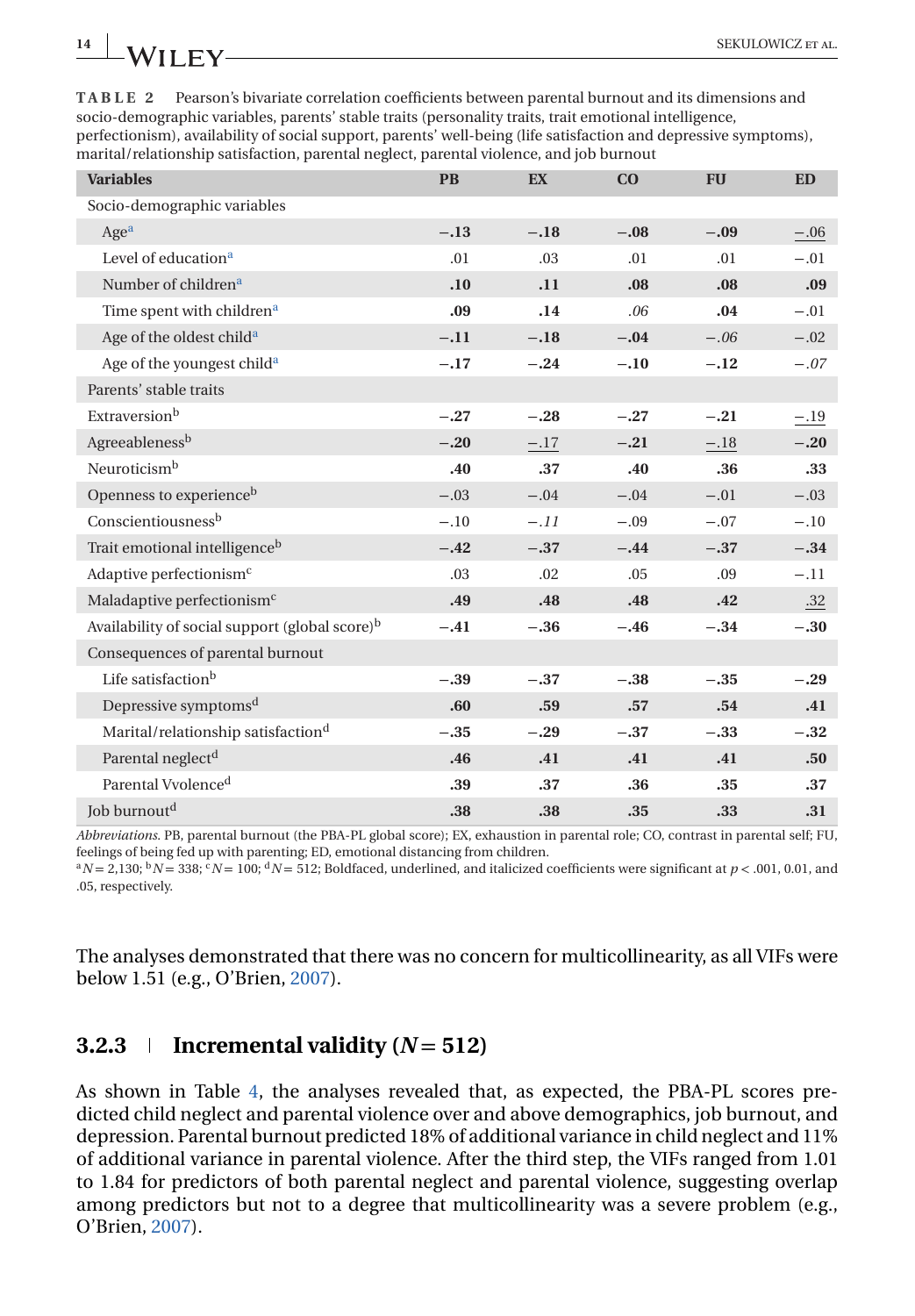| <b>Variables</b>               | <b>PBß</b> | <b>EXß</b> | <b>COß</b> | <b>FUß</b> | <b>EDß</b> |
|--------------------------------|------------|------------|------------|------------|------------|
| Gender                         | $.14**$    | $.10*$     | $.10*$     | $.16**$    | $.21**$    |
| Age                            | $-.12**$   | $-.12*$    | $-.10*$    | $-.12**$   | $-.10*$    |
| Number of children             | $.14**$    | $.21**$    | .06        | .07        | .09        |
| Extraversion                   | $-.07$     | $-.10$     | $-.06$     | $-.03$     | $-.03$     |
| Agreeableness                  | $-.12*$    | $-.09$     | $-.13*$    | $-.12*$    | $-.14**$   |
| Neuroticism                    | $.15***$   | $.13*$     | $.14**$    | $.15*$     | $.12*$     |
| Openness to experience         | .07        | .05        | .06        | .09        | .06        |
| Conscientiousness              | .02        | .00        | .05        | .04        | .01        |
| Trait emotional intelligence   | $-.24***$  | $-.20***$  | $-.24***$  | $-.22***$  | $-.21**$   |
| Availability of social support | $-.24***$  | $-.21***$  | $-.29***$  | $-.19***$  | $-.15***$  |
| $R^2$ (adjusted)               | .33        | .28        | .34        | .25        | .23        |

<span id="page-14-0"></span>**TABLE 3** Results of the multiple regression analyses on the effect of socio-demographic variables, parents' stable traits, and availability of social support on parental burnout ( $N = 338$ )

*Note*. Gender is coded 1 = male, 2 = female.

*Abbreviations*. PB, parental burnout (the PBA-PL global score); EX, exhaustion in parental role; CO, contrast in parental self; FU, feelings of being fed up with parenting; ED, emotional distancing from children.

\**p* < .05, \*\**p* < .01, \*\*\**p* < .001.

**TABLE 4** Results of the hierarchical regression analyses on the effect of socio-demographic variables, depressive symptoms, job burnout, and parental burnout on parental neglect and parental violence  $(N = 512)$ 

|                     |                     | <b>Parental neglect</b> |                     |                     | <b>Parental violence</b> |                     |  |  |
|---------------------|---------------------|-------------------------|---------------------|---------------------|--------------------------|---------------------|--|--|
| <b>Variables</b>    | Step 1 <sub>B</sub> | Step 2 <sup>ß</sup>     | Step 3 <sub>R</sub> | Step 1 <sub>ß</sub> | Step 2 <sup>ß</sup>      | Step 3 <sub>B</sub> |  |  |
| Gender              | $-.16***$           | $-.21***$               | $-22***$            | $-.08$              | $-.13**$                 | $-.14**$            |  |  |
| Age                 | .08                 | $.10*$                  | $.14***$            | $-.01$              | $-.01$                   | .03                 |  |  |
| Number of children  | $.15***$            | $.14**$                 | $.08*$              | $.13**$             | $.12***$                 | .07                 |  |  |
| Depressive symptoms |                     | $.20***$                | $-.09$              |                     | $.16***$                 | $-.06$              |  |  |
| Job burnout         |                     | .08                     | .02                 |                     | $.11*$                   | .06                 |  |  |
| Parental burnout    |                     |                         | $.53***$            |                     |                          | $.42***$            |  |  |
| $R^2$ (adjusted)    | .05                 | .11                     | .29                 | .02                 | .07                      | .18                 |  |  |
| $\Delta R^2$        | .05                 | .06                     | .18                 | .02                 | .05                      | .11                 |  |  |

*Note*. Gender is coded  $1 =$  male,  $2 =$  female.

\**p* < .05, \*\**p* < .01, \*\*\**p* < .001.

## **3.2.4 Prevalence of parental burnout in Poland (** $N = 2,130$ **)**

Depending on the cut-off score used (i.e., 86 or 92), the analyses yielded a prevalence of parental burnout of 4.1% (6.3% of mothers, 2.2 % of fathers) or 3.2% (4.1% of mothers, 1.6% of fathers) in Polish parents. As almost half of our sample (*N* = 948, of which 63.3% were mothers) were parents with at least one child under the age of 5, we also examined the prevalence of parental burnout in this subsample of parents. In this group, the analyses revealed a prevalence of parental burnout of 6.8 % (9.3% of mothers, 2.3% of fathers) or 4.5% (6.3% of mothers, 1.4% of fathers) on the cut-off score of 86 and 92, respectively.

## **4 DISCUSSION**

The aim of the current study was to assess the psychometric properties of scores obtained through the Polish version of the PBA. The results suggest that the PBA-PL shows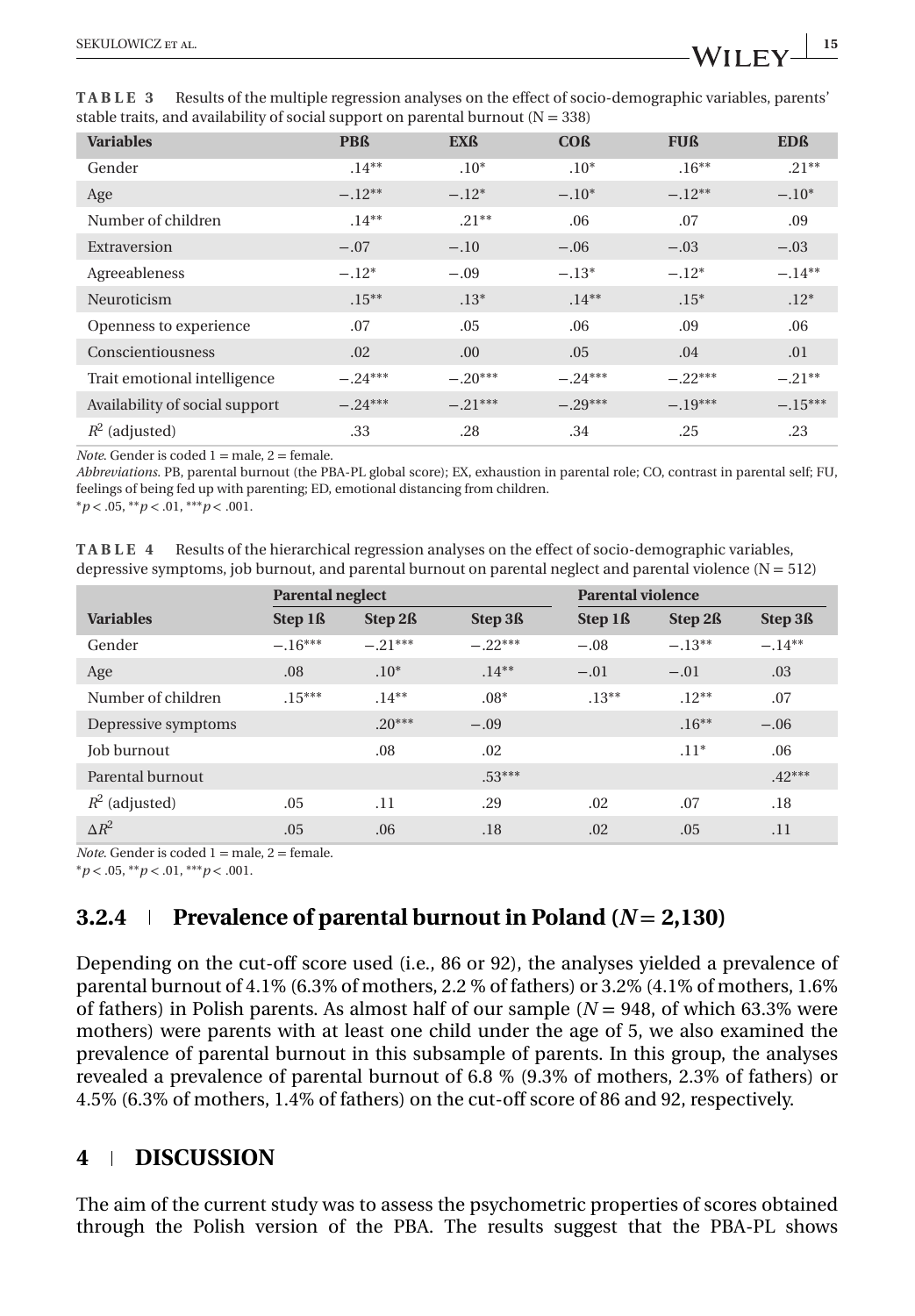appropriate psychometric properties in terms of reliability and the validity of its scores. Regarding reliability, the results of the study confirmed the satisfactory internal consistency of the PBA-PL total scores and its four subscales. All reliabilities ranged between .77 and .96. These findings are consistent with the internal consistency of the original version of the PBA, for which the internal consistency coefficients ranged between .77 and .94 (Roskam et al., [2018\)](#page-21-0). With respect to factorial validity, CFA supported the fourfactorial structure previously found in the original version of the PBA (Roskam et al., [2018\)](#page-21-0) as well as the higher order factor model. More specifically, the analysis of the factorial structure of the PBA-PL showed that the four-factor model of parental burnout, composed of exhaustion in parental role, contrast in parental self, feelings of being fed up with parenting (i.e., saturation), and emotional distancing from one's children, fitted the data well. However, a second-order factor model, with these factors as first-order factor and "parental burnout" as second-order factor fitted the data equally well. The latter supports the notion of parental burnout and the use of a global parental burnout score.

In model 1, correlations between the four latent factors were .83 (exhaustion—contrast with previous parental self), .91 (exhaustion—feelings of being fed up), .83 (exhaustion emotional distancing), .94 (contrast with previous parental self—feelings of being fed up), .86 (contrast with previous parental self—emotional distancing), and .89 (feelings of being fed up—emotional distancing). These high correlations are not surprising given that the second-order factor model (model 2) confirms that these dimensions are indicators of a latent construct that we named "parental burnout." This being said, the high correlation between CO and FU (.94) might raise the question of the discriminant validity of these factors. One argument in favor of the fact that these dimensions are not exactly the same is that the factors CO and FU do not correlate equally with the variables of interest. Sometimes, the correlations were really different. For example, the correlation between the availability of social support is −.46 with CO and only −.34 with FU. In our view, these differential correlations warrant the fact to keep these two factors separate from one another. However, future research might want to pay particular attention to the discriminant validity of these two factors.

Evidence for the validity of the PBA-PL also originated in the pattern of correlations of the PBA-PL with the variables considered as antecedents/risk factors of parental burnout. First, the results regarding the role of socio-demographic factors replicated the results of previous research. In particular, it was found that being a woman, a single parent, a nonworking parent, having a child with disabilities, and having at least one child younger than 5 years old increases the risk of parental burnout. The risk of parental burnout also slightly increases with the number of children and the amount of time spent with them. It should be added, however, that, as in earlier studies (e.g., Mikolajczak & Roskam, [2018;](#page-20-0) Mikolajczak et al., [2018\)](#page-20-0), the predictive effect of socio-demographic factors on the level of parental burnout is relatively low.

Second, in line with the expectations and previous research (Le Vigouroux, Scola, Raes, Mikolajczak, & Roskam, [2017;](#page-19-0) Mikolajczak et al., [2018\)](#page-20-0), the results revealed the importance of parents' stable traits (i.e., personality traits, trait emotional intelligence, perfectionism) in predicting parental burnout. Specifically, parents, who are predisposed to experiencing frequent worry and more frequent/intense negative emotions (high neuroticism), and parents who tend to set impossibly high standards for themselves and at the same time are overly critical of their actions and mistakes (high maladaptive perfectionism), are particularly susceptible to experiencing parental burnout. Conversely, altruism, trustfulness and cooperation (high agreeableness), the tendency to experience frequent/intense positive emotions and to seek, engage in and enjoy social interaction (high extraversion), as well as, the ability to identify accurately, understand, express, regulate, and use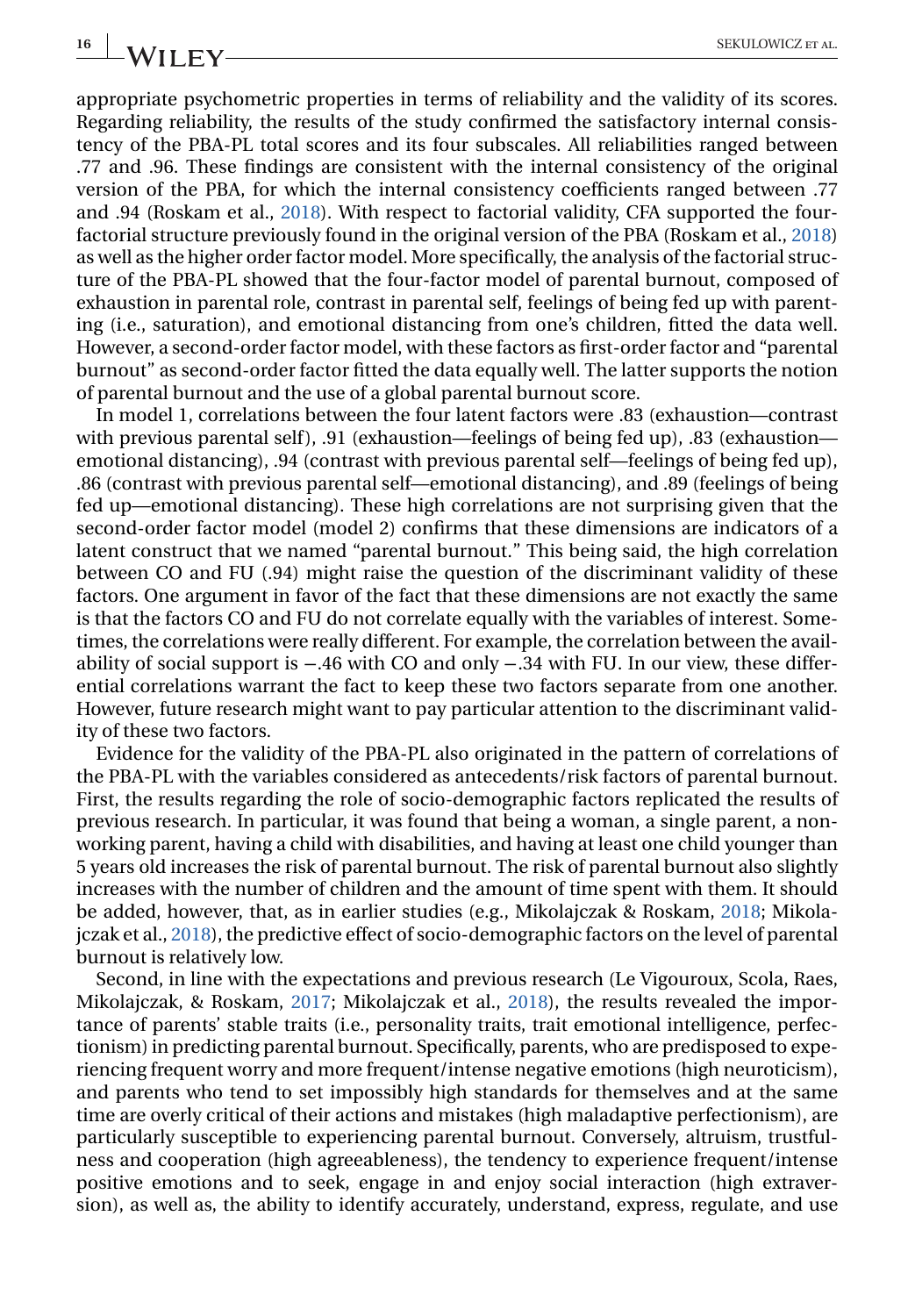one's own emotions (high trait emotional intelligence) reduce the likelihood of parental burnout.

It should be emphasized that emotional intelligence predicted parental burnout while controlling for socio-demographic factors and parents' personality traits. These results are important for two reasons. First, they demonstrate the importance of emotional intelligence in predicting parental burnout (which is not surprising as emotional intelligence had already been found to predict subjective and neuroendocrine responses to laboratory stressors beyond personality; Mikolajczak, Roy, Luminet, Fillée, & De Timary, [2007\)](#page-20-0) and, second, they bear practical implications for the prevention and treatment of parental burnout, which would benefit from involving an emotional intelligence component. This is encouraged by ample evidence showing that emotional intelligence training is effective even within a relatively short time span (for an overview, see Kotsou, Mikolajczak, Heeren, Grégoire, & Leys, [2018\)](#page-19-0).

It was also observed that the availability of social support reduces the likelihood of parental burnout, which is consistent with previous findings (Mikolajczak & Roskam, [2018\)](#page-20-0). This means that parents who have people around them with whom they can engage in various activities, and from whom they can receive advice or material help when needed, are less likely to experience parental burnout. This study also extends the results of previous research by demonstrating that the availability of social support predicted parental burnout while controlling for demographics and parents' stable traits (i.e., personality traits and emotional intelligence), which further highlights the role of social factors in preventing parental burnout.

Furthermore, the validity of the PBA-PL was assessed by examining whether the PBA-PL scores predicted variables identified as outcomes of parental burnout as established in previous studies (Mikolajczak et al., [2018;](#page-20-0) Mikolajczak et al., [2019;](#page-20-0) Mikolajczak, Gross et al., in press). The current study focused on depressive symptoms and life satisfaction (consequences for the parents), marital/relationship satisfaction (consequences for the couple), and child neglect and child violence (consequences for the child(ren)). In accordance with expectations, as the PBA-PL scores increased, depressive symptoms increased, and both marital/relationship satisfaction and life satisfaction decreased. Moreover, parents with higher levels of parental burnout reported more neglectful and violent behaviors toward their children. Further analyses revealed that the PBA-PL scores predicted both parental neglect and parental violence beyond socio-demographic factors, depression, and job burnout. These findings demonstrate the incremental validity of parental burnout and suggest that the concept of parental burnout, measured with the PBA-PL differs significantly from the concepts of job burnout and depression, which is consistent with the results of Mikolajczak, Gross et al. (in press) who demonstrated the factorial distinctiveness of parental burnout, job burnout, and depressive symptoms.

Finally, the prevalence of parental burnout was estimated in the sample of 2,130 parents (62% of mothers). Our results demonstrated that the prevalence of parental burnout among Polish parents is 4.1% or 3.2%, depending on the cut-off scale used. The prevalence of parental burnout is particularly pronounced among Polish mothers (6.3% and 4.1%, depending on the cut-off scale used), and is especially so among mothers of young children (9.3% and 6.3%). Parental burnout, therefore, seems to be a burning issue in Poland and might prove a great challenge for Polish researchers and clinicians. As mentioned earlier, the survey participants represented all macro-regions in Poland, various types of families and various economic statuses of families (unfavorable, average, prosperous), as well as, various levels of education (see Table S1 in SOM), which increases the generalizability of the results obtained. Further research is needed to determine norm scores for the PBA-PL.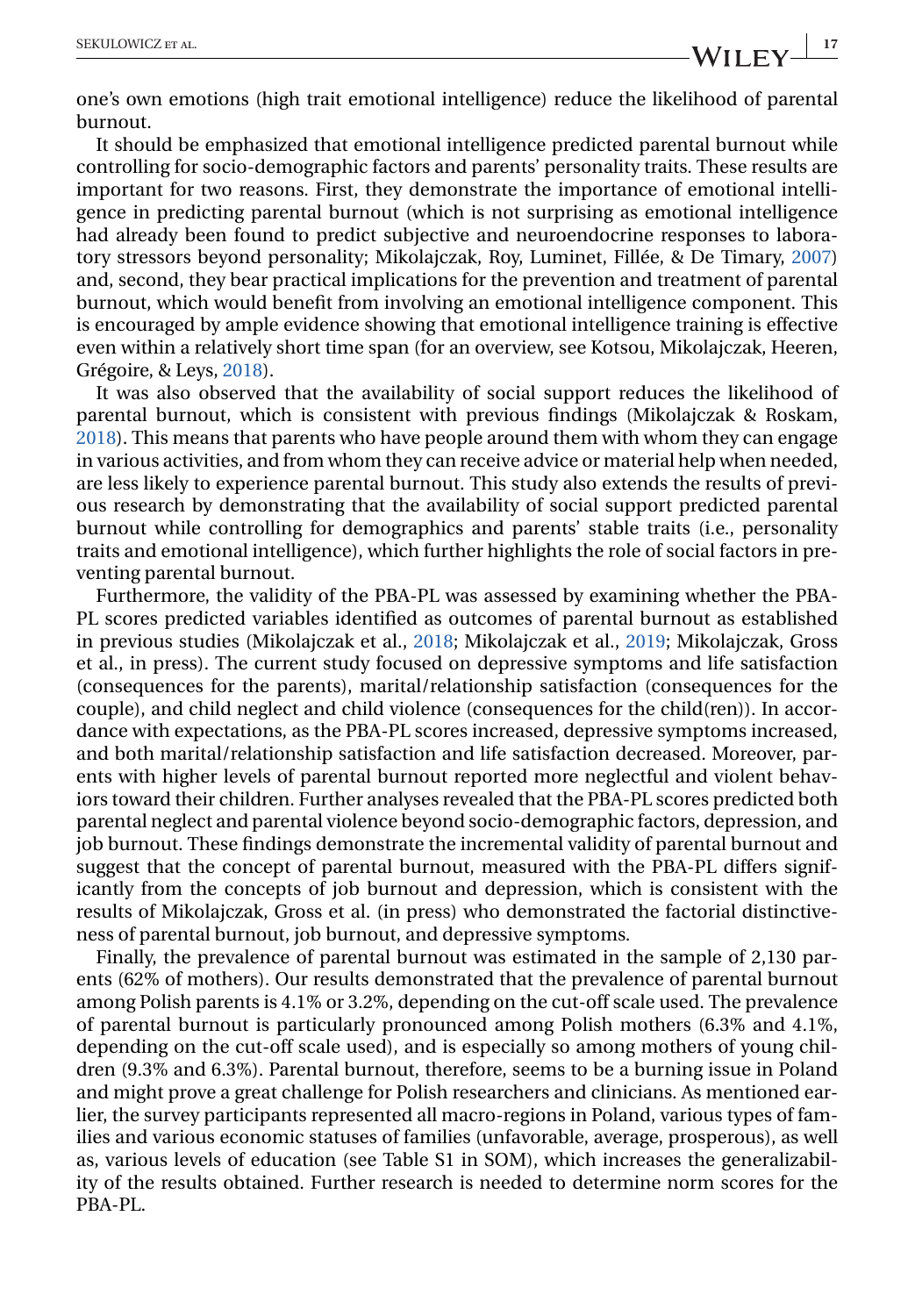Given that parental burnout is affected by a complex set of factors, future research may consider referring to Bronfenbrenner's ecological systems theory (1992). Applied in a parenting context, parental burnout would be determined by micro- (e.g., stable parenting characteristics, parents' personal history), meso- (e.g., socio-demographic factors, lack of support), and macro-level factors (e.g., economic burden related to parenthood, social pressure on parents) (Roskam et al., [2017\)](#page-21-0). In this study, only on the micro- and meso-level factors were analyzed, but in order to understand the high prevalence of parental burnout among Polish parents, one needs to consider macro-level factors as well. Future studies would certainly benefit from considering the socio-institutional context in which Polish parents raise their children.

There is ample evidence to suggest that the socio-institutional context (i.e., public policies aimed at reducing the burden associated with having children) plays an important role in predicting parents' well-being. A recent survey based on data from 27 European countries (19,547 men and 21,117 women) has revealed that parents declare greater life satisfaction in countries that provide generous family benefits, ample childcare arrangements, and high work time flexibility than parents in countries with low levels of institutional support (Pollmann-Schult, [2018\)](#page-21-0). In a similar vein, Stier and Kaplan [\(2019\)](#page-21-0) demonstrated, in a survey based on a sample of 30,000 women and men from 24 OECD countries, that the negative perception of children (e.g., "children interfere too much with parents' freedom"; "children are a financial burden on their parents") varies across countries depending on their social policies and the level of support for the family: institutional support for both children (e.g., percentage of children aged 0–2 years in day care) and working parents (e.g., paid parental leave) proved to be important factors explaining negative attitudes toward children.

Referring to the results of the above-mentioned studies, it can be speculated that the high prevalence of parental burnout in Poland is partly due to the low institutional support offered to Polish parents. A fairly good example illustrating the difficult situation faced by Polish parents (especially parents of young children) is the low availability of early childhood education and care (ECEC) in Poland. More specifically, in 2017, ECEC participation among Polish children under the age of 3 was 11.6%, while the average in all European countries stood at 34.2% (European Commission/EACEA/Eurydice, [2019\)](#page-19-0). In the same year, ECEC participation of Dutch children aged 0–3 was 61.6%. Simultaneously, the prevalence of parental burnout in The Netherlands was low (Van Bakel et al., [2018\)](#page-21-0). More specifically, out of a group of 672 Dutch parents, 87.5% fell into the "low parental burnout" category and 2.1% fell into the "high parental burnout" category (Van Bakel et al., [2018\)](#page-21-0).

Although the results of the present study provide evidence for the adequate psychometric properties of scores yield by the PBA-PL, which presents a four-factorial structure, with very good levels of internal consistency and aspects of validity, four main limitations should be taken into account when interpreting the results. First, we tested the fit of only two different factor structure, chosen because they were both shown to fit the data of the PBA in 15 different languages. We did not test the fit of other possible structure which could have fitted Polish data as well. Second, the lack of other (previously developed) Polish tools for measuring parental burnout among parents having healthy children made it impossible for us to examine the convergent validity of the PBA-PL. Third, the cross-sectional design of the data collection precludes causal interpretations. Although a certain causal order for the variables was assumed, that is, parents' stable traits as predictors of parental burnout and parental burnout as a predictor of parents' well-being, future longitudinal studies might clarify the reciprocal nature of the associations shown in the current study. The findings of the current study, however, mirror the findings obtained in experimental designs (see Brianda et al., [2020\)](#page-18-0). Fourth, the data relied exclusively on self-report instruments. Future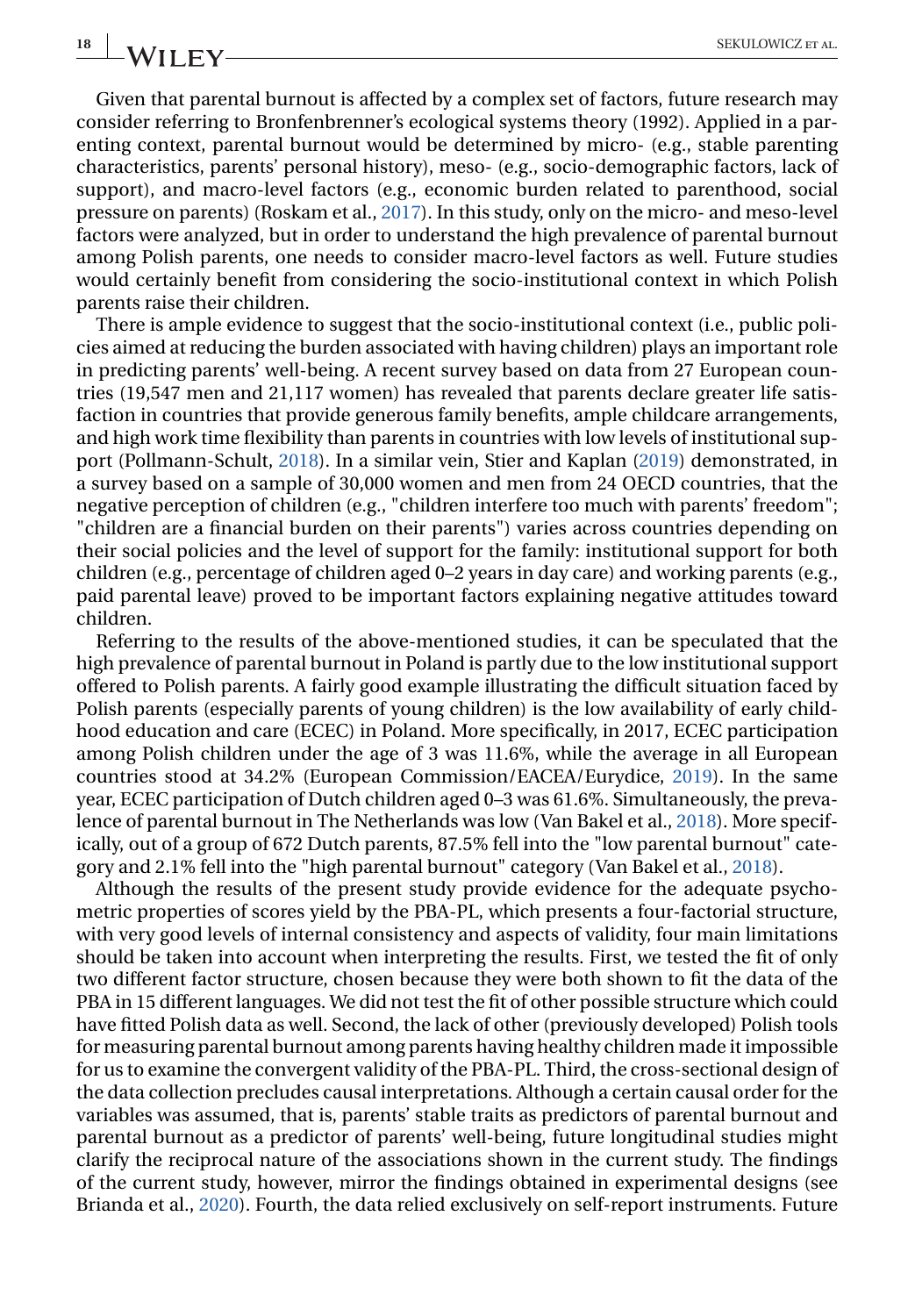<span id="page-18-0"></span>research will therefore need to test whether the PBA-PL predicts objective criteria (e.g., cortisol), in the same manner as the original PBA does (Brianda, Roskam, & Mikolajczak, 2020). Given that the PBA-PL predicts self-reported criteria as the original PBA, there is a priori no reason why it would not predict objective ones as well. Future researchers may also consider using observational procedure of parent–child interactions or diary studies to estimate parental burnout symptoms.

Bearing these limitations in mind, the Polish version of the PBA seems to be a psychometrically sound tool to operationalize and study parental burnout in the Polish cultural context. The PBA-PL can also be used in clinical practice and this issue, in light of the evidence indicating the high prevalence of parental burnout in Polish parents, seems particularly urgent. Recent findings are optimistic in their indication that parental burnout can be effectively treated through short-term group interventions, which bring positive effects for both parents (reduction of symptoms of parental burnout) and their children (reduction of neglect and violence as a result of parental behavior) (Brianda et al., 2020).

Finally, given that the psychometric properties of scores yield by the PBA-PL are very similar to those of the original PBA and, as the instrument has already been translated into many languages (IIPB Consortium, submitted for publication), the availability of a Polish version of the PBA will enable further cross-cultural research.

#### **ACKNOWLEDGMENTS**

We thank Rafał Grabowski, Maria Koss-Tomaszewska, Matylda Sankiewicz, and Kamil Tomaszewski for their valuable help with data collection. We are also grateful to all the participants in this study.

#### **REFERENCES**

- Aassve, A., Arpino, B., & Balbo, N. (2016). It takes two to tango: Couples' happiness and childbearing. *European Journal of Population*, *32*, 339–354. <https://doi.org/10.1007/s10680-016-9385-1>
- Aassve, A., Goisis, A., & Sironi, M. (2012). Happiness and childbearing across Europe. *Social Indicators Research*, *108*, 65–86. <https://doi.org/10.1007/s11205-011-9866-x>
- Alarcon, G. M. (2011). A meta-analysis of burnout with job demands, resources, and attitudes. *Journal of Vocational Behavior*, *79*, 549–562. <https://doi.org/10.1016/j.jvb.2011.03.007>
- American Psychiatric Association. (2013). *Diagnostic and statistical manual of mental disorders (DSM-5®)*. Washington, DC: American Psychiatric Association.
- Aunola, K., Sorkkila, M., & Tolvanen, A. (2020). Validity of the Finnish version of the parental burnout assessment (PBA). *Scandinavian Journal of Psychology*, *61*, 714–722. <https://doi.org/10.1111/sjop.12654>

Baka, Ł., & Basińska, B. A. (2016). Psychometric properties of the Polish version of the Oldenburg burnout inventory (OLBI). *Medycyna Pracy*, *67*(1), 29–41. doi: [10.13075/mp.5893.00353](https://doi.org/10.13075/mp.5893.00353)

- Bakker, A. B., Demerouti, E., & Sanz-Vergel, A. I. (2014). Burnout and work engagement: The JD–R approach. *Annual Review of Organizational Psychology and Organizational Behavior*, *1*, 389–411. [https://doi.org/10.](https://doi.org/10.1146/annurev-orgpsych-031413-091235) [1146/annurev-orgpsych-031413-091235](https://doi.org/10.1146/annurev-orgpsych-031413-091235)
- Bird, C. E. (1997). Gender differences in the social and economic burdens of parenting and psychological distress. *Journal of Marriage and Family*, *59*, 809–823. <https://doi.org/10.2307/353784>
- Brianda, M. E., Mikolajczak, M., Bader, M., Bon, S., Déprez, A., Favez, N., & Roskam, I. (2020). *Screening for parental burnout: A multi-informant and multi-method approach to determine cut-offs for the parental burnout inventory (PBI) and the parental burnout assessment (PBA)*. Manuscript submitted for publication.
- Brianda, M. E., Roskam, I., & Mikolajczak, M. (2020). Hair cortisol concentration as a biomarker of parental burnout. *Psychoneuroendocrinology*, *117*, 104681. <https://doi.org/10.1016/j.psyneuen.2020.104681>
- Brianda, M. E., Roskam, I., Gross, J. J., Franssen, A., Kapala, F., Gérard, F., & Mikolajczak, M. (2020). Treating parental burnout: Impact of two treatment modalities on burnout symptoms, emotions, hair cortisol, and parental neglect and violence. *Psychotherapy and Psychosomatics*, *89*, 330–332. [https://doi.org/10.1159/](https://doi.org/10.1159/000506354) [000506354](https://doi.org/10.1159/000506354)
- Bronfenbrenner, U. (1992). *Ecological systems theory*. London: Jessica Kingsley Publishers.
- Burisch, M. (1993). In search of theory: Some ruminations on the nature and etiology of burnout. In W. B. Schaufeli, C. Maslach, & T. Marek (Eds.), *Series in applied psychology: Social issues and questions. Professional burnout: Recent developments in theory and research* (pp. 75–93). Washington, DC: Taylor & Francis.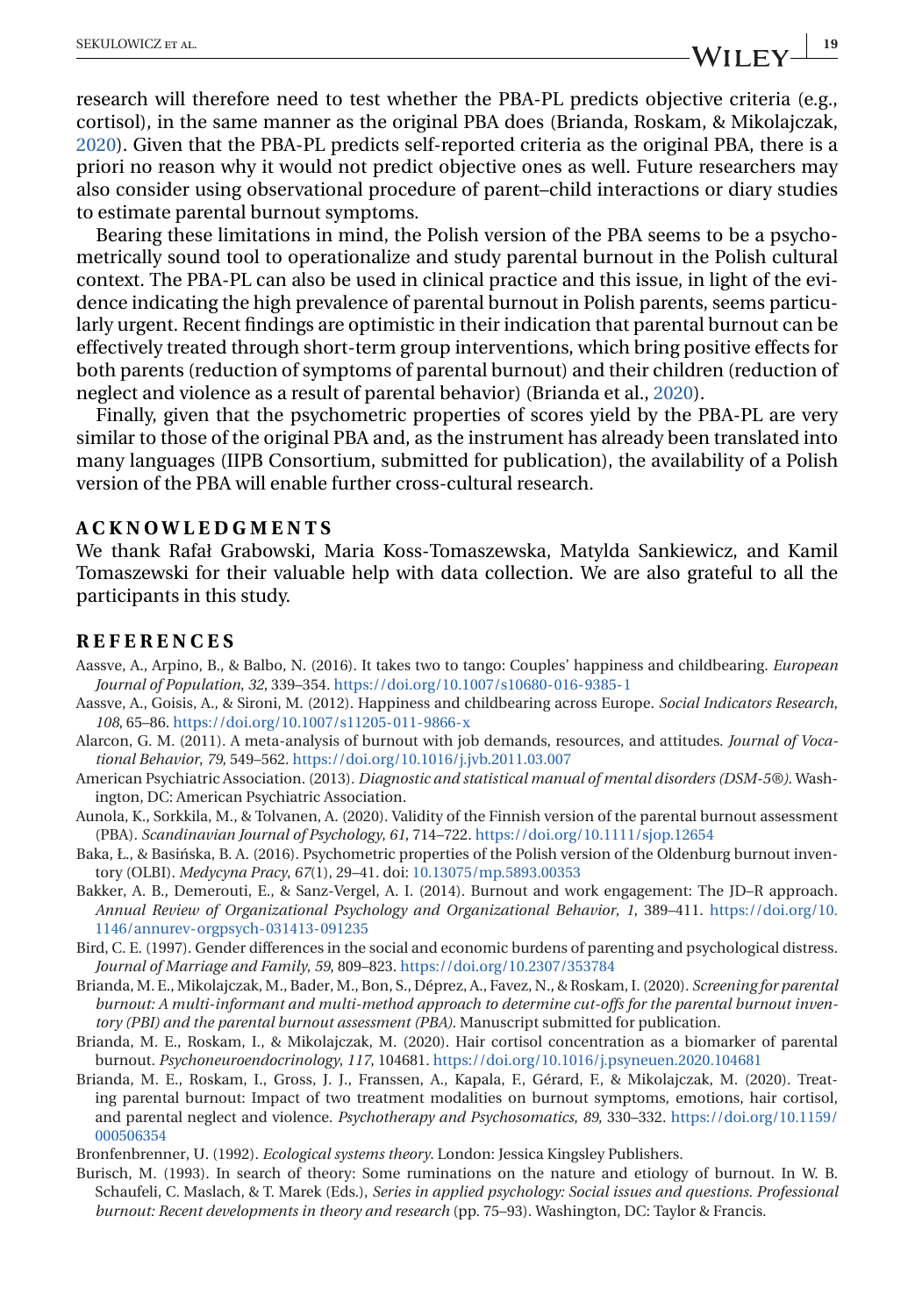# <span id="page-19-0"></span>**20 WII FV** SEKULOWICZ ET AL.

- Cohen, S., Mermelstein, R., Kamarck, T., & Hoberman, H. M. (1985). Measuring the functional components of social support. In I. G. & Sarason & B. R., Sarason, (Eds.), *Social support: Theory, research, and applications*. The Hague, Netherlands: Martinus Niijhoff.
- Cohen, S., & Hoberman, H. (1983). Positive events and social supports as buffers of life change stress. *Journal of Applied Social Psychology*, *13*, 99–125. <https://doi.org/10.1111/j.1559-1816.1983.tb02325.x>
- Crnic, K., Gaze, C., & Hoffman, C. (2005). Cumulative parenting stress across the preschool period: Relations to maternal parenting and child behavior at age five. *Infant and Child Development*, *14*, 117–132. [https://doi.org/](https://doi.org/10.1002/icd.384) [10.1002/icd.384](https://doi.org/10.1002/icd.384)
- Deater-Deckard, K. (1998). Parenting stress and child adjustment: Some old hypotheses and new questions. *Clinical Psychology: Science and Practice*, *5*(3), 314–332. <https://doi.org/10.1111/j.1468-2850.1998.tb00152.x>
- Demerouti, E., Bakker, A. B., Nachreiner, F., & Schaufeli, W. B. (2000). A model of burnout and life satisfaction amongst nurses. *Journal of Advanced Nursing*, *32*, 454–464. <https://doi.org/10.1046/j.1365-2648.2000.01496.x>
- Demerouti, E., Bakker, A. B., Vardakou, I., & Kantas, A. (2003). The convergent validity of two burnout instruments: A multitrait-multimethod analysis. *European Journal of Psychological Assessment*, *19*, 12–23. [https://doi.org/](https://doi.org/10.1027//1015-5759.19.1.12) [10.1027//1015-5759.19.1.12](https://doi.org/10.1027//1015-5759.19.1.12)
- Demerouti, E., Mostert, K., & Bakker, A. (2010). Burnout and work engagement: A thorough investigation of the independency of both constructs. *Journal of Occupational Health Psychology*, *15*, 209–222. [https://doi.org/10.](https://doi.org/10.1037/a0019408) [1037/a0019408](https://doi.org/10.1037/a0019408)
- Dix, T. M. (1991). The affective organization of parenting: Adaptive and maladaptive processes. *Psychological Bulletin*, *110*(1), 3–25. <https://doi.org/10.1037/0033-2909.110.1.3>
- European Commission/EACEA/Eurydice. (2019). *Key data on early childhood education and care in Europe—2019 edition* (Eurydice Report). Luxembourg: Publications Office of the European Union. Retrieved from [https://](https://eacea.ec.europa.eu/national-policies/eurydice/sites/eurydice/files/kd_ecec_2019_report_en.pdf) [eacea.ec.europa.eu/national-policies/eurydice/sites/eurydice/files/kd\\_ecec\\_2019\\_report\\_en.pdf](https://eacea.ec.europa.eu/national-policies/eurydice/sites/eurydice/files/kd_ecec_2019_report_en.pdf)
- Fowers, B. J., & Olson, D. H. (1993). ENRICH marital satisfaction scale: A brief research and clinical tool. *Journal of Family Psychology*, *7*, 176–185. <https://doi.org/10.1037/0893-3200.7.2.176>
- Gérain, P., & Zech, E. (2018). Does informal caregiving lead to parental burnout? Comparing parents having (or not) children with mental and physical issues. *Frontiers in Psychology*, *9*, 884. [https://doi.org/10.3389/fpsyg.](https://doi.org/10.3389/fpsyg.2018.00884) [2018.00884](https://doi.org/10.3389/fpsyg.2018.00884)
- Hu, L., & Bentler, P. (1999). Cutoff criteria for fit indexes in covariance structure analysis: Conventional criteria versus new alternatives. *Structural Equation Modeling*, *6*, 1–55. <https://doi.org/10.1080/10705519909540118>
- Hu, Q., Schaufeli, W. B., & Taris, T. W. (2017). How are changes in exposure to job demands and job resources related to burnout and engagement? A longitudinal study among Chinese nurses and police officers. *Stress and Health*, *33*(5), 631–644. <https://doi.org/10.1002/smi.2750>
- Hubert, S., & Aujoulat, I. (2018). Parental burnout: When exhausted mothers open up. *Frontiers in Psychology*, *9*, 1021. <https://doi.org/10.3389/fpsyg.2018.01021>
- International Investigation of Parental Burnout. *Parental burnout around the globe: A 40-country study*. Manuscript submitted for publication.
- Jones, R. K., & Brayfield, A. (1997). Life's greatest joy? European attitudes toward the centrality of children. *Social Forces*, *75*, 1239–1269. <https://doi.org/10.2307/2580670>
- Jöreskog, K. G., & Sörbom, D. (2012). *LISREL 9 for Windows [Computer software]*. Skokie, IL: Scientific Software International, Inc.
- Kawamoto, T., Furutani, K., & Alimardani, M. (2018). Preliminary validation of Japanese version of the parental burnout inventory and its relationship with perfectionism. *Frontiers in Psychology*, *9*, 970. [https://doi.org/10.](https://doi.org/10.3389/fpsyg.2018.00970) [3389/fpsyg.2018.00970](https://doi.org/10.3389/fpsyg.2018.00970)
- Kohler, H. P., Behrman, J. R., & Skytthe, A. (2005). Partner + children = happiness? The effects of partnerships and fertility on well-being. *Population and Development Review*, *31*(3), 407–445. [https://doi.org/10.1111/j.1728-](https://doi.org/10.1111/j.1728-4457.2005.00078.x) [4457.2005.00078.x](https://doi.org/10.1111/j.1728-4457.2005.00078.x)
- Kotsou, I., Mikolajczak, M., Heeren, A., Grégoire, J., & Leys, C. (2018). Improving emotional intelligence: A systematic review of existing work and future challenges. *Emotion Review*, *11*(2), 151–165. [https://doi.org/10.1177/](https://doi.org/10.1177/1754073917735902) [1754073917735902](https://doi.org/10.1177/1754073917735902)
- Kroenke, K., Strine, T. W., Spitzer, R. L., Williams, J. B., Berry, J. T., & Mokdad, A. H. (2009). The PHQ-8 as a measure of current depression in the general population. *Journal of Affective Disorders*, *114*, 163–173. [https://doi.org/](https://doi.org/10.1016/j.jad.2008.06.026) [10.1016/j.jad.2008.06.026](https://doi.org/10.1016/j.jad.2008.06.026)
- Le Vigouroux, S., Scola, C., Raes, M.-E., Mikolajczak, M., & Roskam, I. (2017). The big five personality traits and parental burnout: Protective and risk factors. *Personality and Individual Differences*, *119*, 216–219. [https://doi.](https://doi.org/10.1016/j.paid.2017.07.023) [org/10.1016/j.paid.2017.07.023](https://doi.org/10.1016/j.paid.2017.07.023)
- Lindström, C., Aman, J., & Norberg, A. L. (2010). Increased prevalence of burnout symptoms in parents of chronically ill children. *Acta Paediatrica*, *99*, 427–432. <https://doi.org/10.1111/j.1651-2227.2009.01586.x>
- Lindström, C., Åman, J., & Norberg, A. L. (2011). Parental burnout in relation to sociodemographic, psychosocial and personality factors as well as disease duration and glycaemic control in children with type 1 diabetes mellitus. *Acta Paediatrica*, *100*(7), 1011–1017. <https://doi.org/10.1111/j.1651-2227.2011.02198.x>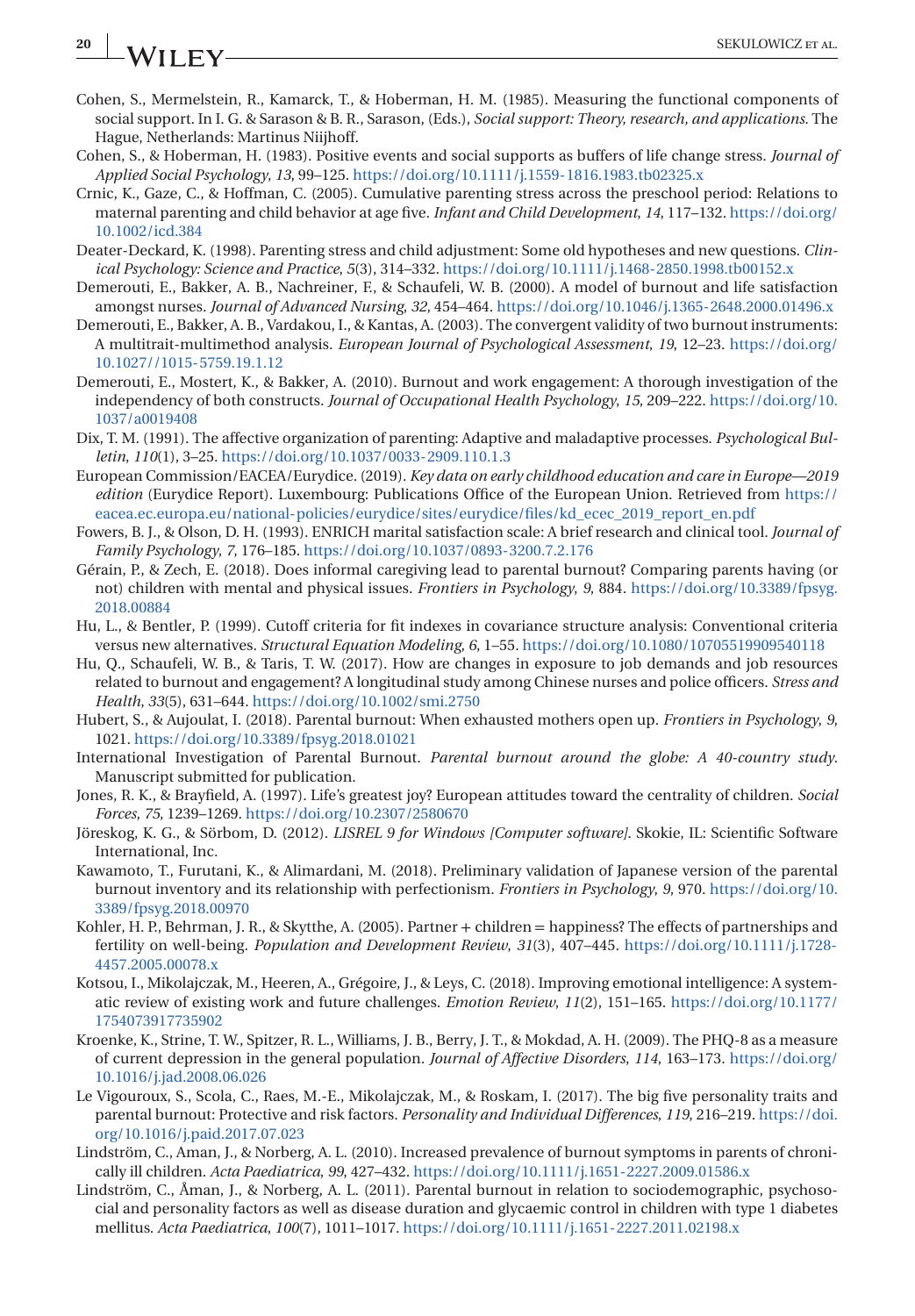- <span id="page-20-0"></span>Lyubomirsky, S., & Lepper, H. S. (1999). A measure of subjective happiness: Preliminary reliability and construct validation. *Social Indicators Research*, *46*, 137–155. <https://doi.org/10.1023/A:1006824100041>
- Manrique-Millones, D., Millones-Rivalles, R., Ricci, R. T., Abregu Rey, M., Oyarce, D., Escobar, M. J., Pérez-Diaz, P., Santelices, M. P., Pineda-Marín, C., Tapia, J., Artavia, M., Valdés Pacheco, M., Miranda, M. I., Sánchez Rodríguez, R., Morgades-Bamba, C. I., Peña-Sarrionandia, A., Salinas-Quiroz, F., Cabrera, P. S., Mikolajczak, M., & Roskam, I. (2020). *Validation of the Spanish version of the parental burnout assessment in eight countries*. Manuscript under review.
- Maslach, C., Jackson, S. E., & Leiter, M. P. (1986). *Maslach burnout inventory*. Palo Alto: Consulting Psychology Press.
- Maslach, C., Schaufeli, W. B., & Leiter, M. P. (2001). Job burnout. *Annual Review of Psychology*, *52*, 397–422. [https:](https://doi.org/10.1146/annurev.psych.52.1.397) [//doi.org/10.1146/annurev.psych.52.1.397](https://doi.org/10.1146/annurev.psych.52.1.397)
- Matias, M., Aguiar, J., César, F., Braz, A., Barham, L., Leme, V., & Fontaine, A.-M. (2020). The Brazilian-Portuguese version of the parental burnout assessment: Transcultural adaptation and initial validity evidence. *New Directions in Child and Adolescent Development*, *174*
- Melamed, S., Kushnir, T., & Shirom, A. (1992). Burnout and risk factors for cardiovascular diseases. *Behavioral Medicine*, *18*, 53–60. <https://doi.org/10.1080/08964289.1992.9935172>
- Mikolajczak, M., & Roskam, I. (2018). A theoretical and clinical framework for parental burnout: The balance between risks and resources (BR2). *Frontiers in Psychology*, *9*, 886. <https://doi.org/10.3389/fpsyg.2018.00886>
- Mikolajczak, M., & Roskam, I. (2020). Parental burnout: Moving the focus from children to parents. *New Directions for Child and Adolescent Development*, *174*.
- Mikolajczak, M., Brianda, M. E., Avalosse, H., & Roskam, I. (2018). Consequences of parental burnout: Its specific effect on child neglect and violence. *Child Abuse & Neglect*, *80*, 134–145. [https://doi.org/10.1016/j.chiabu.2018.](https://doi.org/10.1016/j.chiabu.2018.03.025) [03.025](https://doi.org/10.1016/j.chiabu.2018.03.025)
- Mikolajczak, M., Gross, J. J., & Roskam, I. (2019). Parental burnout: What is it, and why does it matter? *Clinical Psychological Science*, *7*(6), 1319–1329. <https://doi.org/10.1177/2167702619858430>
- Mikolajczak, M., Gross, J. J., Stinglhamber, F., Lindahl Norberg, A., & Roskam, I. (2020). Is parental burnout distinct from job burnout and depressive symptomatology? *Clinical Psychological Science*, *8*(4), 673–689.
- Mikolajczak, M., Raes, M. E., Avalosse, H., & Roskam, I. (2018). Exhausted parents: Sociodemographic, childrelated, parent-related, parenting and family-functioning correlates of parental burnout. *Journal of Child and Family Studies*, *27*(2), 602–614. <https://doi.org/10.1007/s10826-017-0892-4>
- Mikolajczak, M., Roy, E., Luminet, O., Fillée, C., & De Timary, P. (2007). The moderating impact of emotional intelligence on free cortisol responses to stress. *Psychoneuroendocrinology*, *32*, 1000–1012. [https://doi.org/10.](https://doi.org/10.1016/j.psyneuen.2007.07.009) [1016/j.psyneuen.2007.07.009](https://doi.org/10.1016/j.psyneuen.2007.07.009)
- Mousavi, S. F., Mikolajczak, M., & Roskam, I. (2020). Parental burnout in Iran: Psychometric properties of the Persian (Farsi) version of the parental burnout assessment (PBA). *New Directions in Child and Adolescent Development*, *174*.
- Nomaguchi, K. M., & Milkie, M. A. (2003). Costs and rewards of children: The effects of becoming a parent on adults' lives. *Journal of Marriage and Family*, *65*(2), 356–374. <https://doi.org/10.1111/j.1741-3737.2003.00356.x>
- Nomaguchi, K. M., & Milkie, M. A. (2020). Parenthood and well-being: A decade in review. *Journal of Marriage and Family*, *82*(1), 198–223. <https://doi.org/10.1111/jomf.12646>
- Norberg, A. L. (2007). Burnout in mothers and fathers of children surviving brain tumour. *Journal of Clinical Psychology in Medical Settings*, *14*, 130–137. <https://doi.org/10.1007/s10880-007-9063-x>
- Norberg, A. L. (2010). Parents of children surviving a brain tumor: Burnout and the perceived disease-related influence on everyday life. *Journal of Pediatric Hematology/Oncology*, *32*(7), 285–289. [https://doi.org/10.1097/](https://doi.org/10.1097/MPH.0b013e3181e7dda6) [MPH.0b013e3181e7dda6](https://doi.org/10.1097/MPH.0b013e3181e7dda6)
- Norberg, A. L., Mellgren, K., Winiarski, J., & Forinder, U. (2014). Relationship between problems related to child late effects and parent burnout after pediatric hematopoietic stem cell transplantation. *Pediatric Transplantation*, *18*, 302–309. <https://doi.org/10.1111/petr.12228>
- Nomenclature of Territorial Units for Statistics NUTS. (2018). Retrieved from [http://data.europa.eu/eli/reg/](http://data.europa.eu/eli/reg/2017/2391/oj) [2017/2391/oj](http://data.europa.eu/eli/reg/2017/2391/oj)
- O'Brien, R. M. (2007). A caution regarding rules of thumb for variance inflation factors. *Quality & Quantity*, *41*(5), 673–690. <https://doi.org/10.1007/s11135-006-9018-6>
- Pelsma, M. D., Roland, B., Tollefson, N., & Wigington, H. (1989). Parent burnout: Validation of the Maslach burnout inventory with a sample of mothers. *Measurement and Evaluation in Counseling and Development*, *22*, 81–87. <https://doi.org/10.1080/07481756.1989.12022915>
- Petrides, K. V. (2011). Ability and trait emotional intelligence. In T. Chamorro-Premuzic, A. Furnham, & S. von Stumm (Eds.), *The Wiley-Blackwell handbook of individual differences* (pp. 656–678). New York: Wiley.
- Petrides, K. V., & Furnham, A. (2006). The role of trait emotional intelligence in a gender-specific model of organizational variables. *Journal of Applied Social Psychology*, *36*, 552–569. [https://doi.org/10.1111/j.0021-](https://doi.org/10.1111/j.0021-9029.2006.00019.x) [9029.2006.00019.x](https://doi.org/10.1111/j.0021-9029.2006.00019.x)